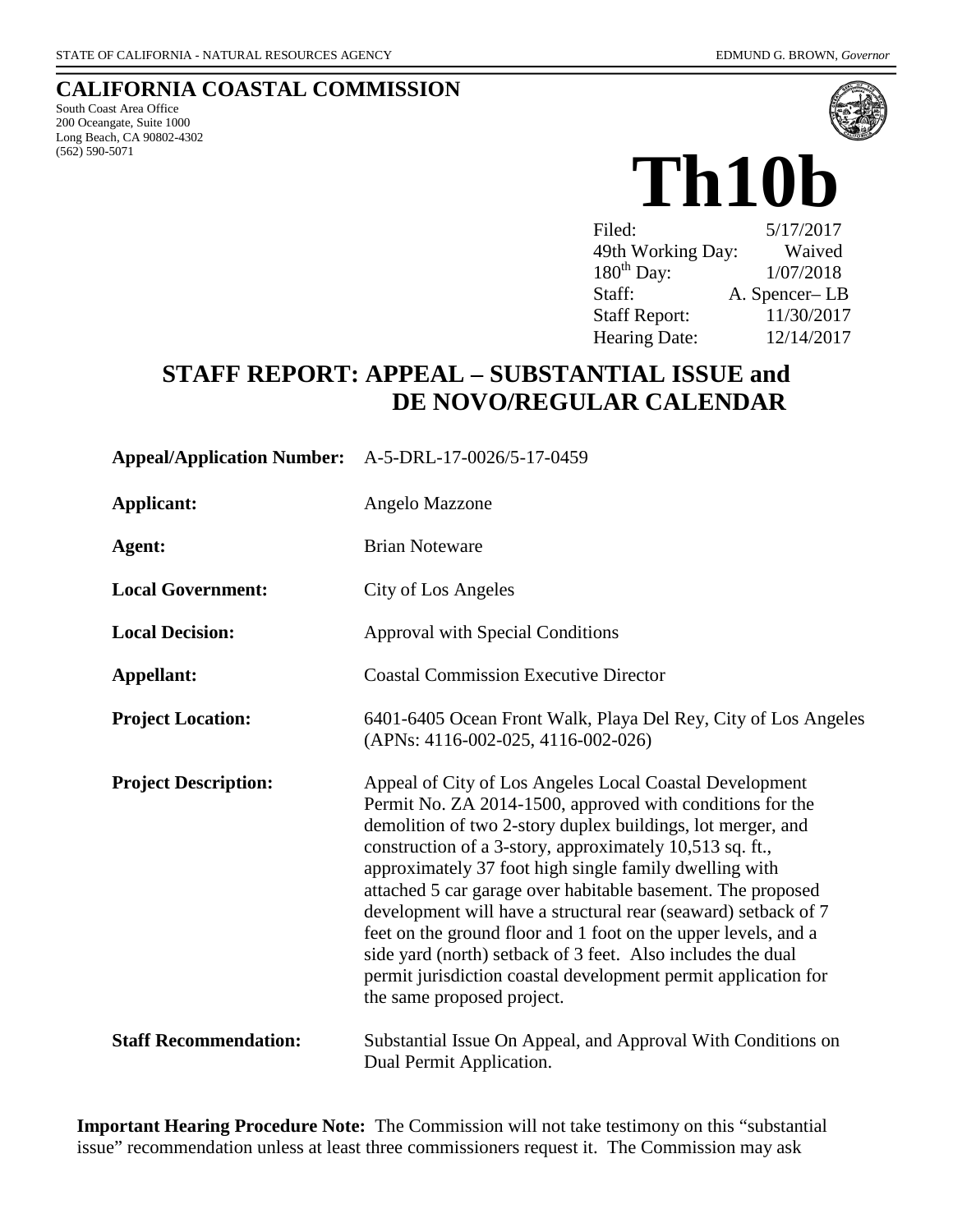A-5-DRL-17-0026/5-17-0459 (Mazzone) Appeal – Substantial Issue, De Novo, and Dual Permit

questions of the applicant, any aggrieved person, the Attorney General or the executive director prior to determining whether or not to take testimony regarding whether the appeal raises a substantial issue. If the Commission takes testimony regarding whether the appeal raises a substantial issue, testimony is generally and at the discretion of the Chair limited to 3 minutes total per side. Only the applicant, persons who opposed the application before the local government (or their representatives), and the local government shall be qualified to testify during this phase of the hearing. Others may submit comments in writing. If the commission finds that the appeal raises a substantial issue, the de novo phase of the hearing will follow, unless it has been postponed, during which the Commission will take public testimony.

## **SUMMARY OF STAFF RECOMMENDATION**

Staff first recommends that the Commission determine that a **substantial issue exists** with respect to the grounds on which Appeal A-5-DRL-17-0026 has been filed for the following reasons: the project, as approved by the City of Los Angeles, is inconsistent with the Public Access and Recreation policies and the Scenic and Visual policies of Chapter 3 of the Coastal Act. Staff also recommends that, after a public hearing, the Commission **approve the de novo permit/Dual Permit** with special conditions.

The City-approved project is not consistent with the public access and recreation policies or the scenic and visual policies of Chapter 3 of the Coastal Act because it permits private development that has inadequate setbacks from public spaces along the beach and public promenade, and along the side yard. The inadequate separation between the private development and public space could result in public access conflicts and the loss of public access in this area, as well as a reduction of public view corridors to the ocean from public areas. In addition, the proposed project will result in a 10,513 square-foot, 37-foot high, 3-story single-family residence – approximately double the size of any other single-family residence in the area. The City found the proposed building consistent with community character based solely on its height; however, the City did not analyze the proposed project's bulk and scale in comparison with the bulk and scale of structures in the surrounding area. Consequently, the City's incomplete analysis did not provide sufficient evidence to demonstrate that the proposed project is compatible with the community character policies of the Coastal Act. Therefore, as approved by the City, the project raises a substantial issue with regard to the public access and recreation policies and the scenic and visual policies of Chapter 3 of the Coastal Act.

Next, Staff recommends the Commission **approve** the de novo coastal development permit A-5-DRL-17-0026 and Dual permit 5-17-0459 application with special conditions. **Special Condition 1** requires revised plans providing: 1) a 5 foot minimum rear yard setback between all portions of the structure (including balconies, patio covers, eaves, and foundations), except for ground level patios, and the rear (seaward) property line; and 2) a 6 foot side yard setback along  $64<sup>th</sup>$  Avenue to protect public beach access and public coastal views. Because the project is located on the beach and may be subject to flooding and wave hazards, **Special Condition 2** requires the applicant to acknowledge and accept the risks, waive liability, and indemnify the Commission. **Special Condition 3** places the applicant and any future property owner on notice that no future shoreline protective device will be permitted to protect the proposed structure. **Special Condition 4** requires the applicant to submit an application for a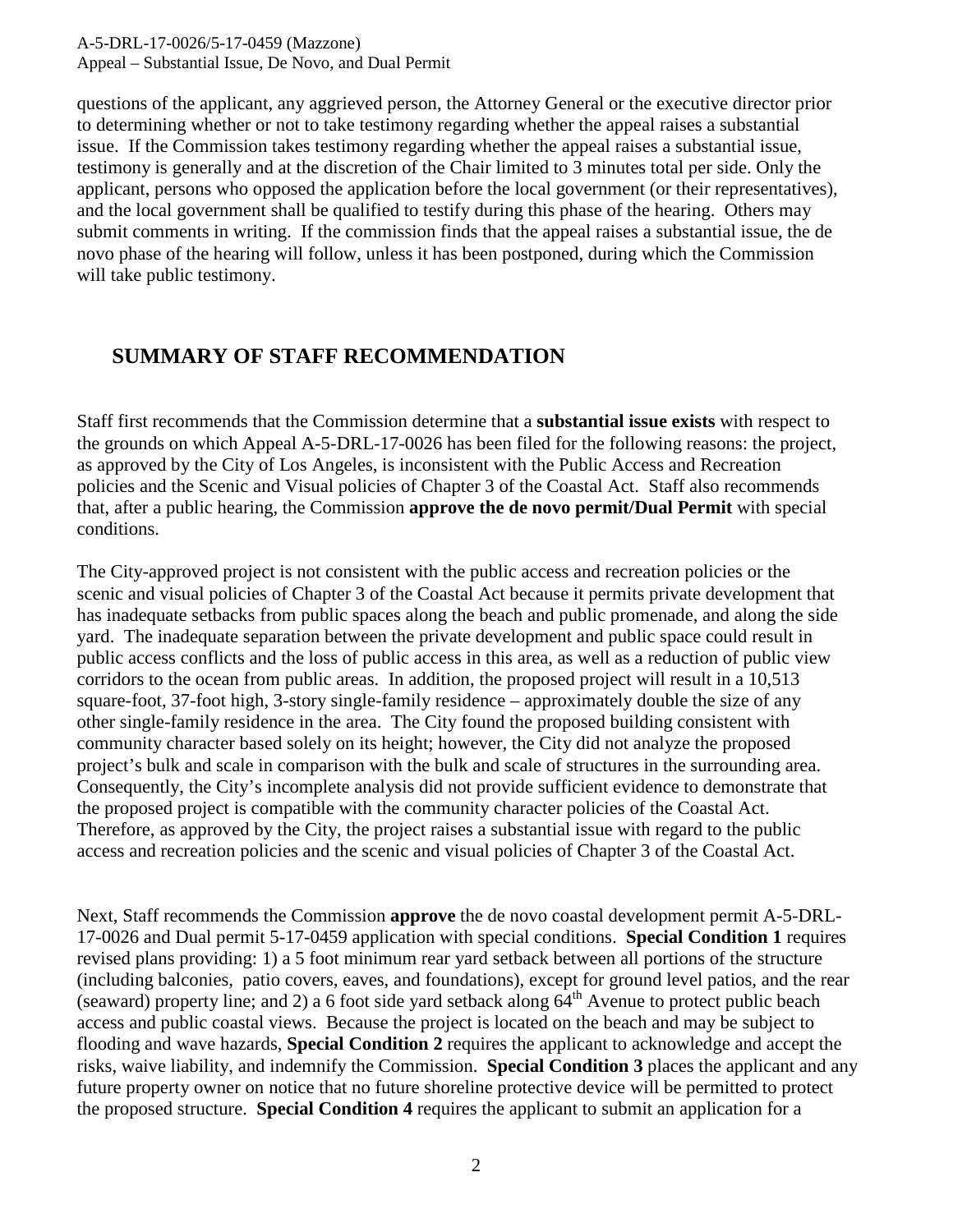Coastal Development Permit or an amendment to this permit for any future improvements. **Special Condition 5** requires the applicant to follow additional Best Management Practices. Special Condition 6 requires Landscape and Irrigation plan showing the use of native and noninvasive plans along the proposed landscaping areas. **Special Condition 7** requires the applicant to record a deed restriction referencing all of the special conditions of this permit.

The **motions** to carry out the staff recommendations are on **Page 5 (Substantial Issue) and Page 18 (De Novo and Dual Permit)**.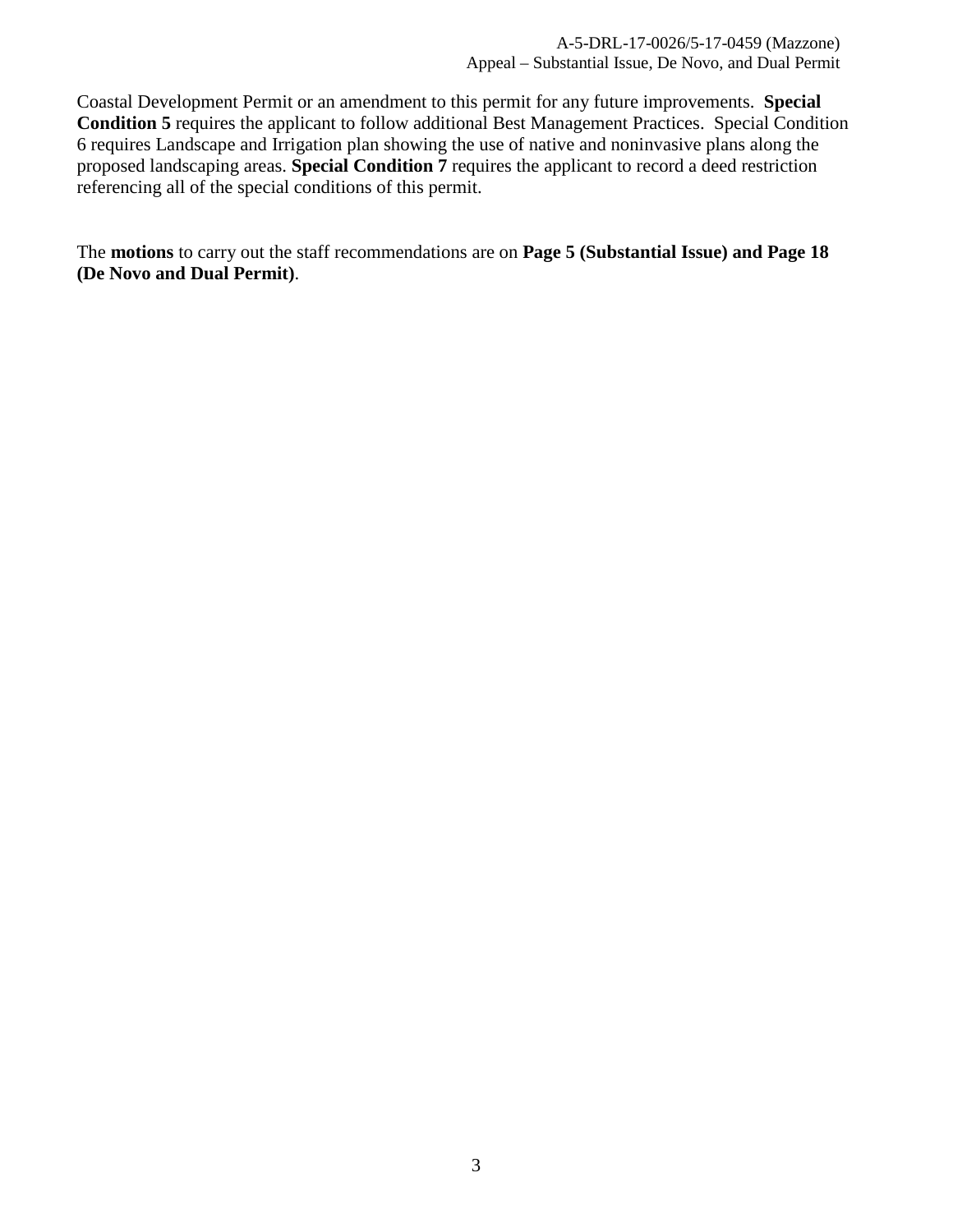# **TABLE OF CONTENTS**

| H.                       |                                                              |    |
|--------------------------|--------------------------------------------------------------|----|
|                          |                                                              |    |
| $\mathbf{IV}_{\text{-}}$ |                                                              |    |
| V.                       |                                                              |    |
| VI.                      |                                                              |    |
|                          |                                                              |    |
|                          |                                                              |    |
|                          |                                                              |    |
|                          | VII. MOTION AND RESOLUTION-DE NOVO PERMIT A-5-DRL-17-0026 17 |    |
|                          | <b>II. MOTION AND RESOLUTION-DUAL PERMIT 5-17-0459  17</b>   |    |
| $\mathbf{IX}_{\cdot}$    | STANDARD CONDITIONS-DE NOVO PERMIT A-5-DRL-17-               |    |
|                          |                                                              |    |
| X.                       | SPECIAL CONDITIONS-DE NOVO PERMIT A-5-DRL-17-0026/DUAL       |    |
|                          |                                                              | 18 |
|                          | XI. FINDINGS AND DECLARATIONS - DE NOVO PERMIT A-5-DRL-17-   |    |
|                          |                                                              |    |
|                          |                                                              |    |
|                          |                                                              |    |
|                          |                                                              |    |
|                          |                                                              |    |
|                          |                                                              |    |
|                          |                                                              |    |
|                          |                                                              |    |
|                          |                                                              |    |

## **[APPENDICES](#page-35-0)**

[Appendix A - Substantive File Documents](#page-35-0)

## **[EXHIBITS](https://documents.coastal.ca.gov/reports/2017/12/th10b/th10b-12-2017-exhibits.pdf)**

[Exhibit 1 – Vicinity Map](https://documents.coastal.ca.gov/reports/2017/12/th10b/th10b-12-2017-exhibits.pdf) [Exhibit 2 – Site Photos](https://documents.coastal.ca.gov/reports/2017/12/th10b/th10b-12-2017-exhibits.pdf) [Exhibit 3 – Site Plans/Elevations](https://documents.coastal.ca.gov/reports/2017/12/th10b/th10b-12-2017-exhibits.pdf) [Exhibit 4 – City Determination](https://documents.coastal.ca.gov/reports/2017/12/th10b/th10b-12-2017-exhibits.pdf)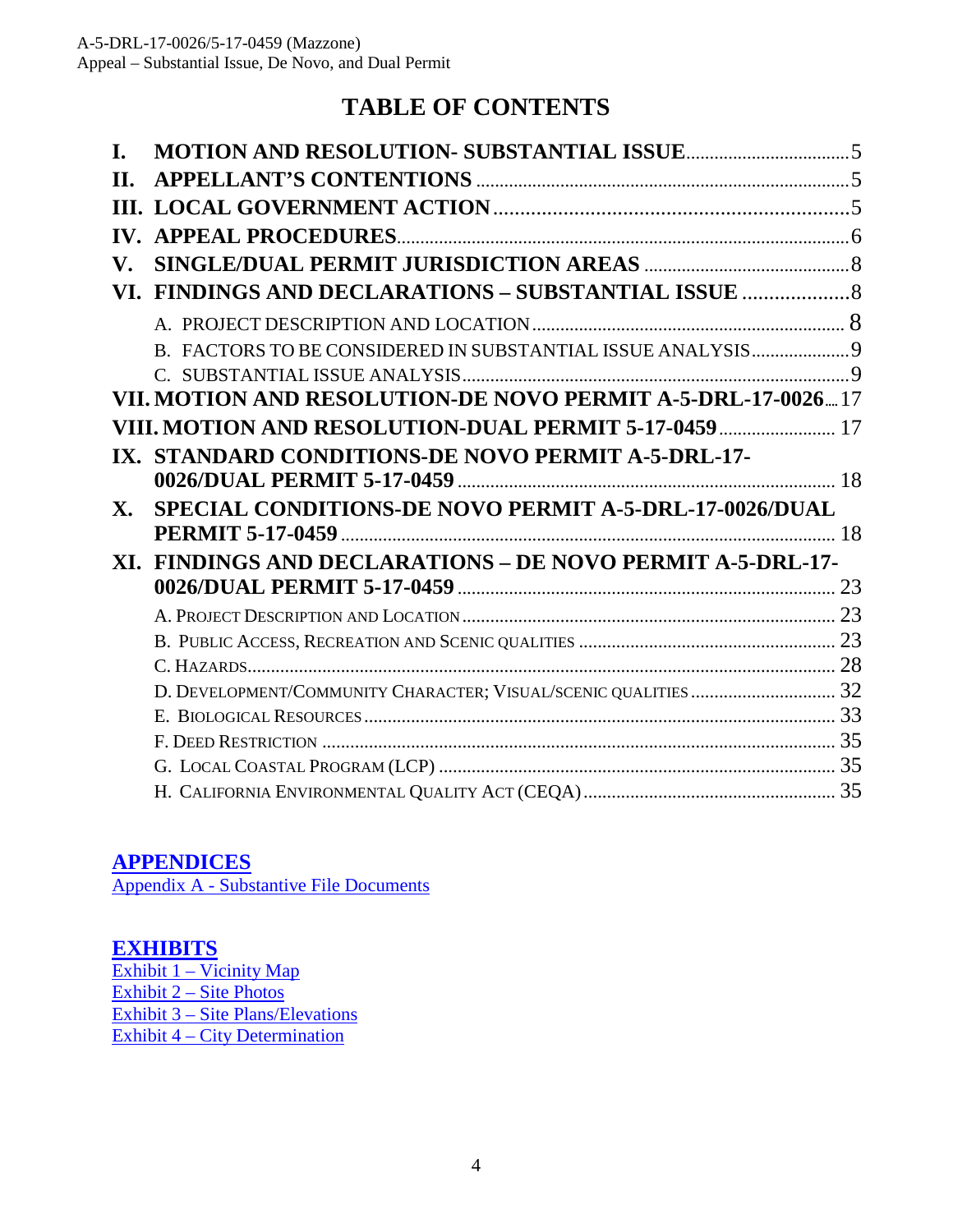## <span id="page-4-0"></span>**I. MOTION AND RESOLUTION- SUBSTANTIAL ISSUE**

#### **Motion:**

*I move that the Commission determine that Appeal No. A-5-DRL-17-0026 raises NO Substantial Issue with respect to the grounds on which the appeal has been filed under § 30602 of the Coastal Act.*

Staff recommends a **NO** vote. Failure of this motion will result in a de novo hearing on the application, and adoption of the following resolution and findings. Passage of this motion will result in a finding of No Substantial Issue and the local action will become final and effective. The motion passes only by an affirmative vote of the majority of the appointed Commissioners present.

#### **Resolution:**

*The Commission hereby finds that Appeal No. A-5-DRL-17-0026 presents A SUBSTANTIAL ISSUE with respect to the grounds on which the appeal has been filed under § 30602 of the Coastal Act regarding consistency with Chapter 3 policies of the Coastal Act.*

## <span id="page-4-1"></span>**II. APPELLANT'S CONTENTIONS**

On March 31, 2017, the City of Los Angeles approved Local Coastal Development Permit No. ZA-2014-1500-CDP-ZAA-MEL-1A for the construction of a 10,513 square foot single family residence. (**[Exhibit 4\)](https://documents.coastal.ca.gov/reports/2017/12/th10b/th10b-12-2017-exhibits.pdf)**. On April 20, the Coastal Commission's South Coast District Office received the Notice of Final Action for the local permit. On May 17, 2017, the Executive Director of the Coastal Commission filed an appeal of the permit authorizing the proposed project. The appellant contends that the proposed rear (seaward) setback of 7 feet on the ground level and 1 foot on the upper levels is inadequate to protect public access along the beach and on Ocean Front Walk. Similarly, the appellant contends that the proposed side yard setback of 3 feet adjacent to  $64<sup>th</sup>$  Avenue does not protect public access to the beach along  $64<sup>th</sup>$  Avenue and decreases the public view corridor along  $64<sup>th</sup>$  Avenue. Finally, the appellant asserts that the City of Los Angeles did not properly address the proposed project's conformance to community character using all of the relevant criteria.

## <span id="page-4-2"></span>**III. LOCAL GOVERNMENT ACTION**

The City of Los Angeles approved a CEQA exemption (2014-1501-CE) for this project on November 24, 2014, and a Mitigated Negative Declaration (ENV-2014-1501-MND) was subsequently completed on June 8, 2015. A public hearing was held on October 29, 2015 for this project. On October 18, 2016, the City of Los Angeles, Office of Zoning Administration (Administration), denied the local CDP ZA-2014-1500-CDP-ZAA-MEL for "the demolition of two, two-story duplex buildings totaling approximately 4,840 square feet, for the construction of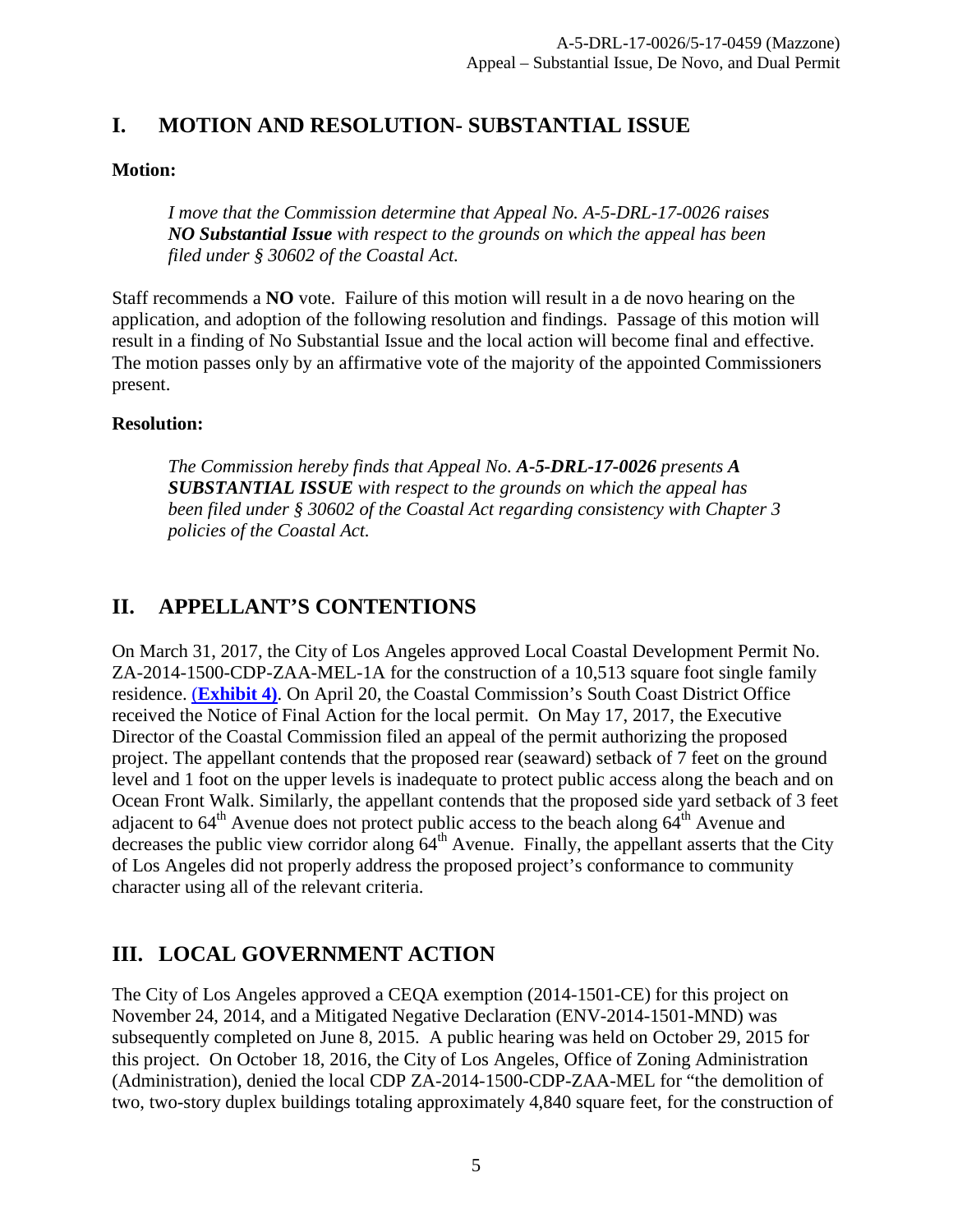Appeal – Substantial Issue, De Novo, and Dual Permit

a four-story, 45-foot tall, approximately 10,513 square-foot single family dwelling with an attached five-car garage over a habitable basement, on an approximately 5,100 square-foot lot." The Administration also denied the "Zoning Administrator's Adjustments to allow for a reduced northerly side yard of 3 feet in lieu of the 7 feet otherwise required." The Administration did approve the Mello Act Compliance Review Determination for the demolition of the two duplexes.

On November 1, 2016, the applicant submitted an appeal of the City's Zoning Administration's denial of the project. On February 1, 2017, the City of Los Angeles, West Los Angeles Area Planning Commission held a public hearing for Local CDP ZA-2014-1500-CDP-ZAA-MEL-1A for the project. On March 31, 2017 the West Los Angeles Area Planning Commission granted the appeal and overturned the Zoning Administrator's Determination to deny a CDP for the project, effectively approving the project with conditions as modified by the Planning Commission.

The City's Notice of Final Action for the local CDP was received in the Coastal Commission's South Coast District Office on March 20, 2017; however, the notification was found to be deficient, as "Exhibit A" was not attached, per Special Conditions 2 and 8 of the local permit; also, the description of the approved development was not clear. On March 24, 2017, a Notification of Deficient Notice was sent to the City of Los Angeles, West Los Angeles Area Planning Commission, the effective date of the local government action was suspended, and the 20 working day Commission appeal period was not established. On April 3, 2017, the Coastal Commission's South Coast District Office received a revised Notice of Coastal Development Permit Issuance from the City of Los Angeles, West Los Angeles Area Planning Commission which superseded the previous notice dated March 20, 2017. This notice was also found to be deficient as it was still missing "Exhibit A". Therefore, a second Notice of Deficient Notice was sent to the City on April 7, 2017. On April 10, 2017, the Coastal Commission's South Coast District Office received a revised Notice of Coastal Development Permit Issuance from the City of Los Angeles, West Los Angeles Area Planning Commission which superseded the previous notice. This notice was also found to be deficient as "Exhibit A" was again not included in the notice. A third Notice of Deficient Notice was sent to the City on April 14, 2017. On April 19, 2017 the City submitted a Notice of Coastal Development Permit Issuance that included the missing material, and on April 20, 2017, Coastal Commission staff established the twenty working-day appeal period of the California Coastal Commission for the local action. On May 17, 2017, one appeal was received from the Executive Director. No other appeals were received prior to the end of the appeal period on May 17, 2017. On May 17, 2017, a Notification of Appeal was sent to the City of Los Angeles, West Los Angeles Area Planning Commission and the applicant, notifying each party of the appeal of local CDP ZA-2014-1500.

## <span id="page-5-0"></span>**IV. APPEAL PROCEDURES**

Section 30600(b) of the Coastal Act provides that prior to certification of its LCP, a local jurisdiction may, with respect to development within its area of jurisdiction in the coastal zone and consistent with the provisions of Sections 30604, 30620 and 30620.5, establish procedures for the filing, processing, review, modification, approval or denial of a coastal development permit. Pursuant to this provision, the City of Los Angeles developed a permit program in 1978 to exercise its option to issue local CDPs. Sections 13301-13325 of Title 14 of the California Code of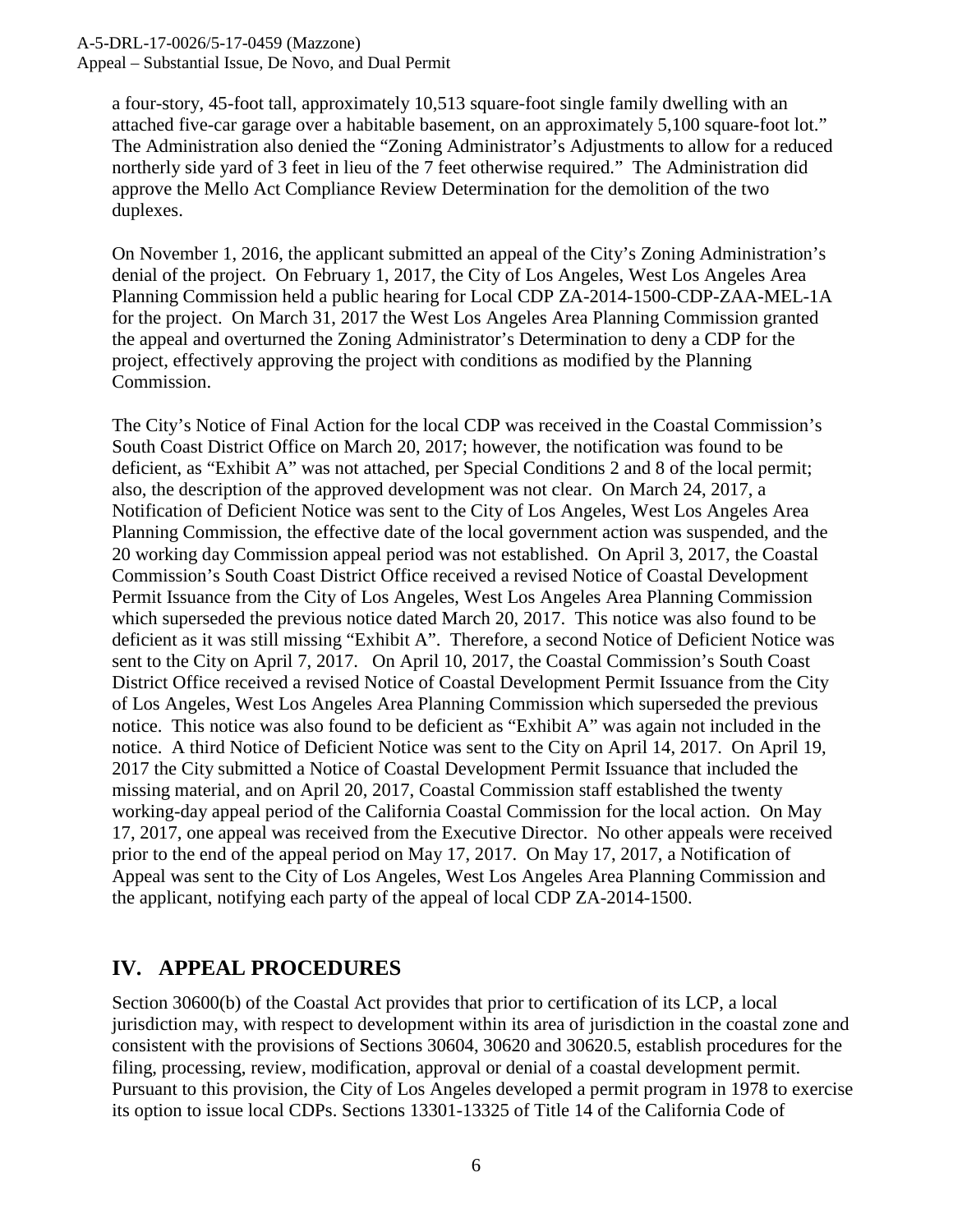Regulations provide procedures for issuance and appeals of locally issued CDPs. Section 30602 of the Coastal Act allows *any* action by a local government on a CDP application evaluated under Section 30600(b) to be appealed to the Commission. The standard of review for such an appeal is the Chapter 3 policies of the Coastal Act. [Cal. Pub. Res. Code §§ 30200 and 30604.]

After a final local action on a local CDP application, the Coastal Commission must be noticed within five days of the decision. After receipt of such a notice, which contains all the required information, a twenty working-day appeal period begins during which any person, including the applicant, the Executive Director, or any two members of the Commission, may appeal the local decision to the Coastal Commission. [Cal. Pub. Res. Code § 30602; 14 Cal. Code Regs. § 13316.] As provided under section 13318 of Title 14 of the California Code of Regulations, the appellant must conform to the procedures for filing an appeal as required under section 13111 of Title 14 of the California Code of Regulations, including the specific grounds for appeal and a summary of the significant question raised by the appeal.

The action currently before the Commission is to find whether there is a "substantial issue" or "no substantial issue" raised by the appeal of the local approval of the proposed project. Sections 30621 and 30625(b)(1) of the Coastal Act require a de novo hearing of the appealed project unless the Commission determines that no substantial issue exists with respect to the grounds for appeal.

Commission staff recommends a finding of **substantial issue**. If the Commission decides that the appellant's contention raises no substantial issue as to conformity with Chapter 3 of the Coastal Act, the action of the local government becomes final. Alternatively, if the Commission finds that a substantial issue exists with respect to the conformity of the action of the local government with the Chapter 3 policies of the Coastal Act, the local CDP is voided and the Commission may continue the public hearing to a later date in order to review the CDP as a de novo matter. However, in this case, Commission staff has included the De Novo matter and the Commission's Dual CDP as part of a combined staff report with the substantial issue staff report. [Cal. Pub. Res. Code §§ 30621 and 30625.] Section 13321 of the Coastal Commission regulations specifies that de novo actions will be heard according to the procedures outlined in Sections 13114 and 13057- 13096 of the Commission's regulations.

If there is no motion from the Commission to find no substantial issue, it will be presumed that the appeal raises a substantial issue and the Commission will continue into the hearing for the de novo phase of the public hearing on the merits of the application. A de novo public hearing on the merits of the application uses the Chapter 3 policies of the Coastal Act as the standard of review. Sections 13110-13120 of Title 14 of the California Code of Regulations further explain the appeal hearing process.

If the Commission decides to hear arguments and vote on the substantial issue question, those who are qualified to testify at the hearing, as provided by Section 13117 of Title 14 of the California Code of Regulation, will have three minutes per side to address whether the appeal raises a substantial issue. The only persons qualified to testify before the Commission at the substantial issue portion of the appeal process are the applicant, persons who opposed the application before the local government (or their representatives), and the local government. Testimony from other persons must be submitted in writing. The Commission will then vote on the substantial issue matter. It takes a majority of Commissioners present to find that the grounds for the appeal raise no substantial issue.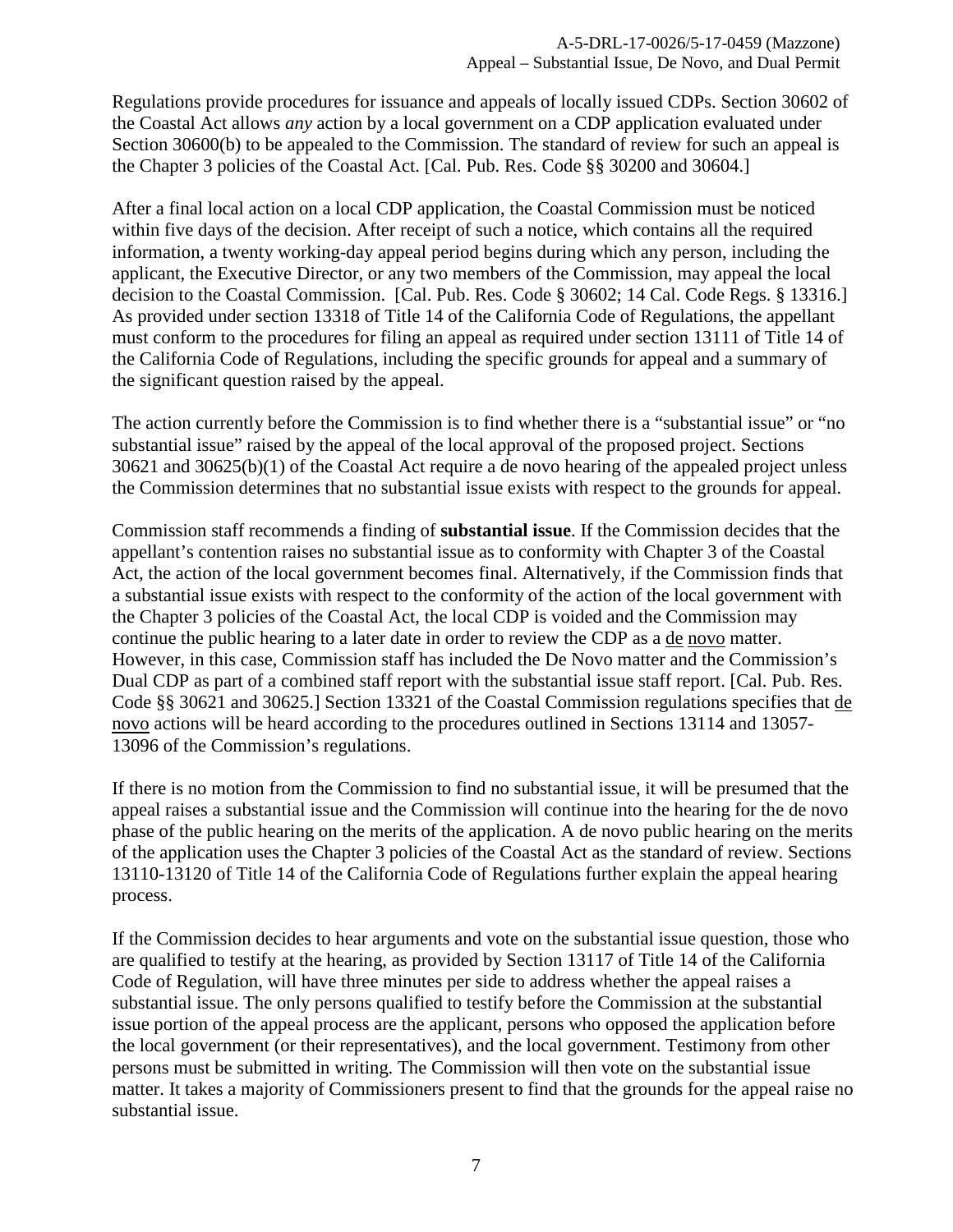## <span id="page-7-0"></span>**V. SINGLE/DUAL PERMIT JURISDICTION AREAS**

Within the areas specified in Section 30601, which is known in the City of Los Angeles permit program as the *Dual Permit Jurisdiction* area, the Coastal Act requires that any development which receives a local CDP permit also obtain a second (or "dual") CDP from the Coastal Commission. The Commission's standard of review for the proposed development in the *Dual Permit Jurisdiction* area is the Chapter 3 policies of the Coastal Act. For projects located inland of the areas identified in Section 30601 (i.e., projects in the *Single Permit Jurisdiction*), the City of Los Angeles local CDP is the only CDP required. The proposed project site is located within the *Dual Permit Jurisdiction Area*. The applicant's application (5-17-0459) for the Coastal Commission dual permit was received on May 25, 2017.

## <span id="page-7-1"></span>**VI. FINDINGS AND DECLARATIONS – SUBSTANTIAL ISSUE**

### **A. PROJECT DESCRIPTION AND LOCATION**

The applicant proposes to demolish two existing 2,421 sq. ft., 2-story, approximately 24 ft.-high duplexes and their attached garages (four dwelling units). The applicant also proposes to record a lot tie to allow for the construction, use, and maintenance of a three-story, approximately 10,513 sq. ft., single family residence with an attached, approximately 1,122 sq. ft., 5-car garage over an approximately 3,525 sq. ft. habitable basement (**[Exhibit 3](https://documents.coastal.ca.gov/reports/2017/12/th10b/th10b-12-2017-exhibits.pdf)**). The height of the new single family residence will be approximately 37 feet from existing grade to the ridgeline of the roof. Although the existing residences are set back from the seaward property line and Ocean Front Walk by approximately 14 feet, the proposed single family residence would extend further seaward than the existing residences on the first floor, with a structural setback of 7 feet and a covered patio extending to within 1 foot of Ocean Front Walk. The proposed residence will also extend seaward on the upper stories, with both the second and third floors extending to within 1 foot of the property line and Ocean Front Walk. In addition, the applicant is proposing to reduce the required 6 foot side yard setback down to 3 feet along the northern side of the proposed building adjacent to 64<sup>th</sup> Avenue, remove all private encroachments (paved driveway, wall, and fence) within the City's right-of-way, and construct a public 6 foot wide sidewalk adjacent to the northern property line, extending from Speedway to the beach promenade.

The project site includes two beach fronting lots located at 6401-6405 Ocean Front Walk, Playa del Rey, in the City of Los Angeles. The proposed project site consists of two identical lots, each approximately 2,551 sq. ft. in size and developed with a 2,421 sq. ft., two-story duplex. The two lots have a total frontage of 60 feet along Ocean Front Walk, a depth of 85 feet along  $64<sup>th</sup>$  Avenue and a frontage of 60 feet along Speedway. The proposed combined lot area of the two lots (when merged) is approximately 5,102 sq. ft. (**[Exhibit 3](https://documents.coastal.ca.gov/reports/2017/12/th10b/th10b-12-2017-exhibits.pdf)**). The lots are zoned R3-1 (Medium Residential). The property abuts the City's 12-foot wide, concrete Ocean Front Walk sidewalk along the seaward side of the property. The property is located north of Culver Boulevard and south of Ballona Creek. The subject lot is located within a row of beach fronting residentially developed lots consisting of single and multi-family structures. Vertical access to the beach is available along the north side of the project site along the terminus of  $64<sup>th</sup>$  Avenue.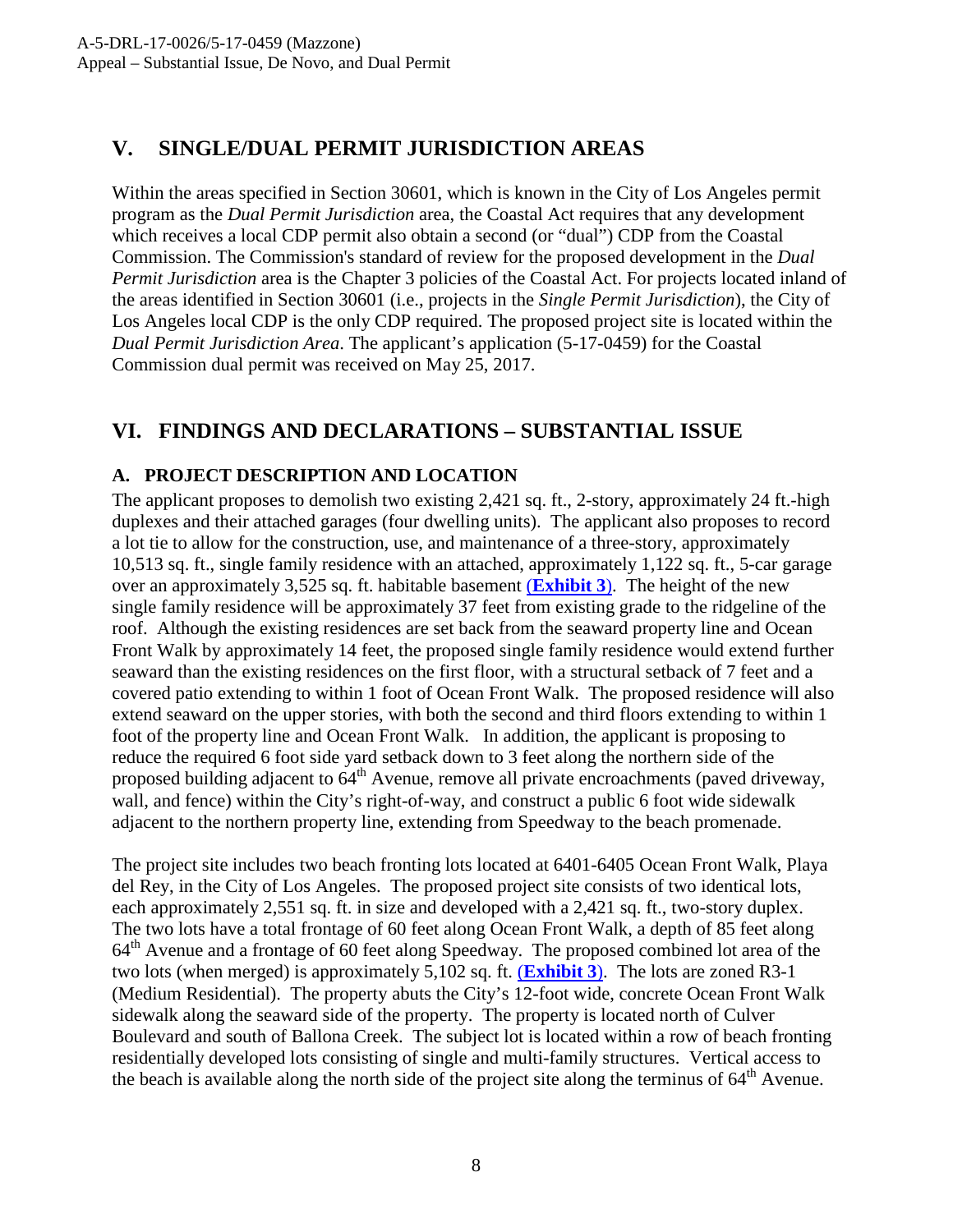The subject site is situated in an urbanized neighborhood. The majority of the nearby residential buildings were constructed in the 1960s, with the average residential floor area being just above 2,400 sq. ft. Adjoining properties to the north, south, and east are also zoned R3-1. The properties to the north, across  $64<sup>th</sup>$  Avenue, are developed with three- and four-story multifamily dwellings consisting of condominiums and apartments. The multi-family buildings range in size from 8,000 to 20,000 sq. ft., while the floor area of the individual dwelling units ranges in size from 1,100 to 2,600 sq. ft.

#### <span id="page-8-0"></span>**B. FACTORS TO BE CONSIDERED IN SUBSTANTIAL ISSUE ANALYSIS**

Section 30625(b)(1) of the Coastal Act states that the Commission shall hear an appeal of a local government action carried out pursuant to Section 30600(b) unless it finds that no substantial issue exists as to conformity with Chapter 3 of the Coastal Act. The term "substantial issue" is not defined in the Coastal Act or its implementing regulations. Section 13115(b) of the Commission's regulation simply indicates that the Commission will hear an appeal unless it "finds that the appeal raises no significant question." In previous decisions on appeals, the Commission had been guided by the following factors:

1. The degree of factual and legal support for the local government's decision that the development is consistent or inconsistent with the relevant provisions of the Coastal Act;

2. The extent and scope of the development as approved or denied by the local government;

3. The significance of the coastal resources affected by the decision;

4. The precedential value of the local government's decision for future interpretations if its LCP; and,

5. Whether the appeal raises local issues, or those of regional or statewide significance.

Even when the Commission chooses not to hear an appeal, appellants nevertheless may obtain judicial review of the local government's coastal permit decision by filing petition for a writ of mandate pursuant to Code of Civil Procedure, Section 1094.5.

Staff is recommending that the Commission find that **a substantial issue exists** with respect to whether the local government action conforms to the provisions of Chapter 3 of the Coastal Act for the reasons set forth below.

#### <span id="page-8-1"></span>**C. SUBSTANTIAL ISSUE ANALYSIS**

As stated in Section IV of this report, the grounds for an appeal of a CDP issued by the local government prior to certification of its LCP are the project's conformity with Chapter 3 policies of the Coastal Act. Any local government CDP issued or denied prior to certification of its LCP may be appealed to the Commission. The Commission shall hear an appeal unless it determines that no substantial issue exists as to conformity with Chapter 3 policies of the Coastal Act. There is no certified LCP for this area of the City of Los Angeles. As such, the Coastal Act is the standard of review for this CDP. [Cal. Pub. Res. Code § 30625(b)(1); 14 C.C.R. § 13321.]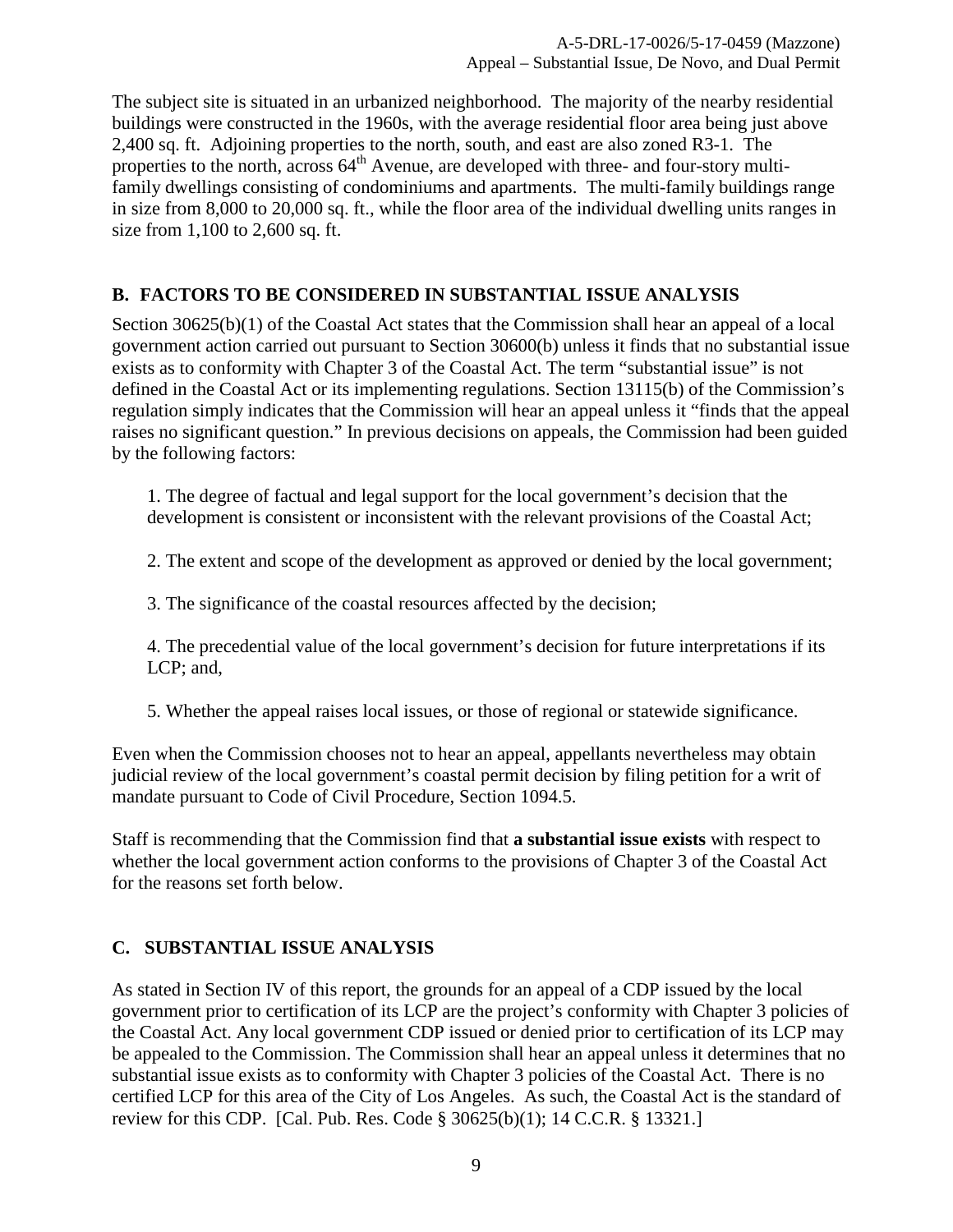Section II of this staff report outlined the appellant's contentions regarding the project. Concerns raised by the appellant include the City-approved project's consistency with sections 30210, 30211, 30212, 30214, 30221 and 30251 of the Coastal Act. The Commission's decision will be guided by the factors listed in the previous section of this report (B. Factors to be Considered in Substantial Issue Analysis).

Here, a substantial issue exists with respect to the proposed project's conformance with Chapter 3 of the Coastal Act because the City-approved project is not consistent with the public access and recreation policies or the scenic and visual policies of Chapter 3 of the Coastal Act. In particular, the project permits inadequate setbacks between the private and public spaces, which could result in public access conflicts and the loss of public access in this area, and it reduces a view corridor to the ocean from public areas. The project's mass and scale also raises a substantial issue with regards to community character. The City's staff report did not provide adequate findings to justify the approval.

Coastal Act Section 30210 states:

*In carrying out the requirement of Section 4 of Article X of the California Constitution, maximum access, which shall be conspicuously posted, and recreational opportunities shall be provided for all the people consistent with public safety needs and the need to protect public rights, rights of private property owners, and natural resource areas from overuse.*

Section 30211 of the Coastal Act states:

*Development shall not interfere with the public's right of access to the sea where acquired through use or legislative authorization, including, but not limited to, the use of dry sand and rocky coastal beaches to the first line of terrestrial vegetation.*

Section 30212 of the Coastal Act states, in relevant part:

*(a) Public access from the nearest public roadway to the shoreline and along the coast shall be provided in new development projects except where:[…] (2) adequate access exists nearby, …*

*Dedicated accessways shall not be required to be opened to public use until a public agency or private association agrees to accept responsibility for maintenance and liability of the accessway.*

Section 30214 of the Coastal Act states, in relevant part (emphasis added):

*(a) The public access policies of this article shall be implemented in a manner that takes into account the need to regulate the time, place, and manner of public access depending on the facts and circumstances in each case including, but not limited to, the following:*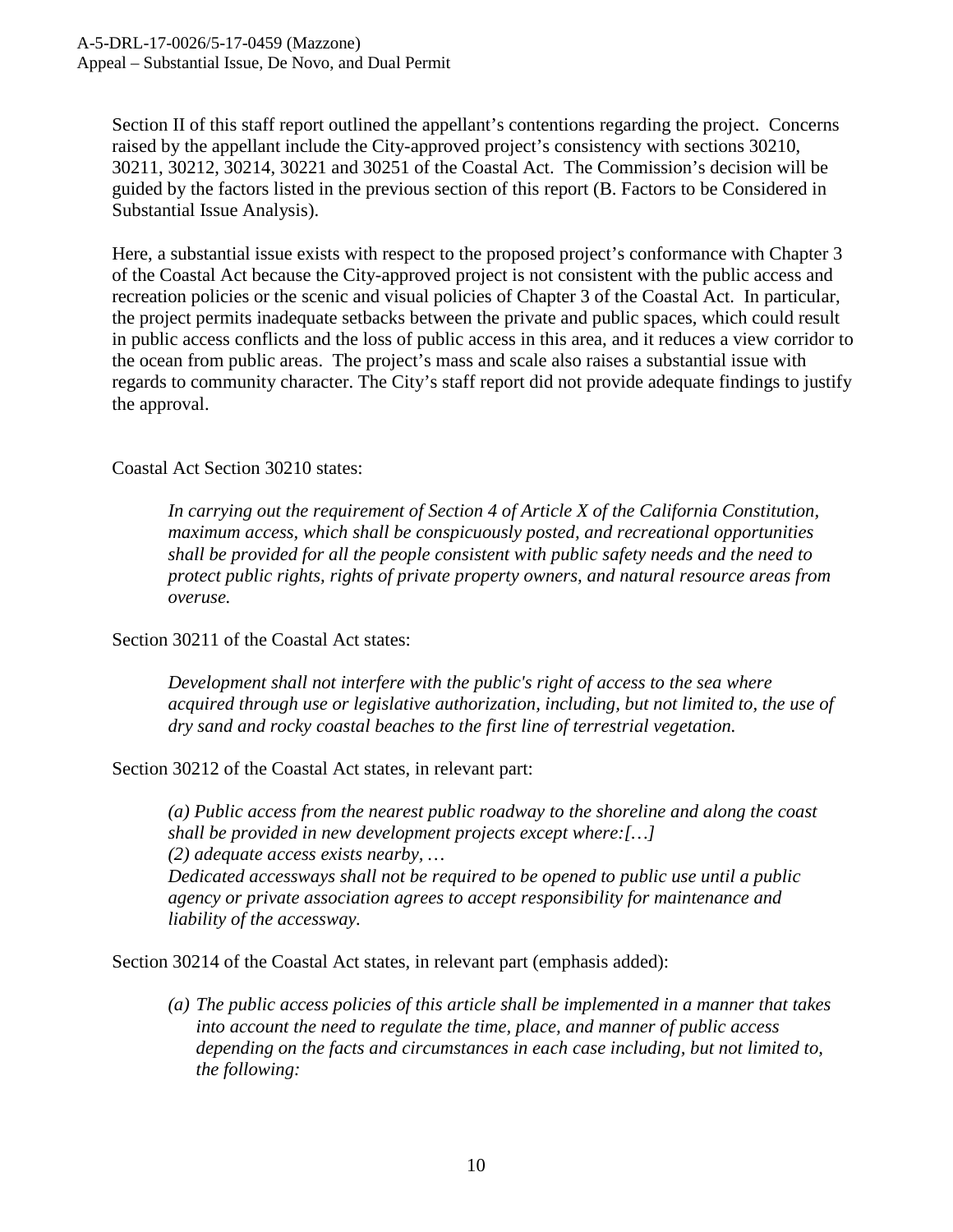- *(3) The appropriateness of limiting public access to the right to pass and repass depending on such factors as the fragility of the natural resources in the area and the proximity of the access area to adjacent residential uses.*
- *(4) The need to provide for the management of access areas so as to protect the privacy of adjacent property owners and to protect the aesthetic values of the area by providing for the collection of litter.*

Section 30221 of the Coastal Act states:

*Oceanfront land suitable for recreational use shall be protected for recreational use and development unless present and foreseeable future demand for public or commercial recreational activities that could be accommodated on the property is already adequately provided for in the area.* 

Section 30251 of the Coastal Act states that:

*The scenic and visual qualities of coastal areas shall be considered and protected as a resource of public importance. Permitted development shall be sited and designed to protect views to and along the ocean and scenic coastal areas, to minimize the alteration of natural land forms, to be visually compatible with the character of surrounding areas, and, where feasible, to restore and enhance visual quality in visually degraded areas...* 

#### **1. Rear Yard Setback**

The subject property abuts the City's 12-foot wide designated location for Ocean Front Walk boardwalk. Although Ocean Front Walk's concrete pedestrian walkway has been constructed adjacent to the subject site, the pedestrian walkway is not currently constructed across all lots in the vicinity, and is intermittent in its construction along this stretch of beach between Culver Boulevard and Ballona Creek. The City of Los Angeles requires proposals for new development or redevelopment of these oceanfront lots to include the construction of the portion of Ocean Front Walk sidewalk immediately adjacent to their property as part of the project, or pay an inlieu fee to the City for the future development of the walkway. The homeowners with completed portions of the Ocean Front Walk boardwalk can then be granted permission by the City, in the form of a Revocable Permit (R-permit), to temporarily encroach onto the walkway (i.e. it can be used as a temporary patio space with no permanent or semi-permanent structures) until such a time that the entire length of the boardwalk is complete. The R-permit grants conditional approval for encroachment on the public area designated for Ocean Front Walk by private parties not otherwise authorized to occupy the walkway area. The R-permit review process ensures that encroachments are checked for compliance with the City's specifications for design, use, materials, and inspections. The intent of the City is to complete the boardwalk upon the redevelopment of all lots. Upon completion, the homeowners will be required by the City to remove their items from the public area designated for Ocean Front Walk, which will be opened for public use. However, there is no indication from the City when the walkway will be open for public use.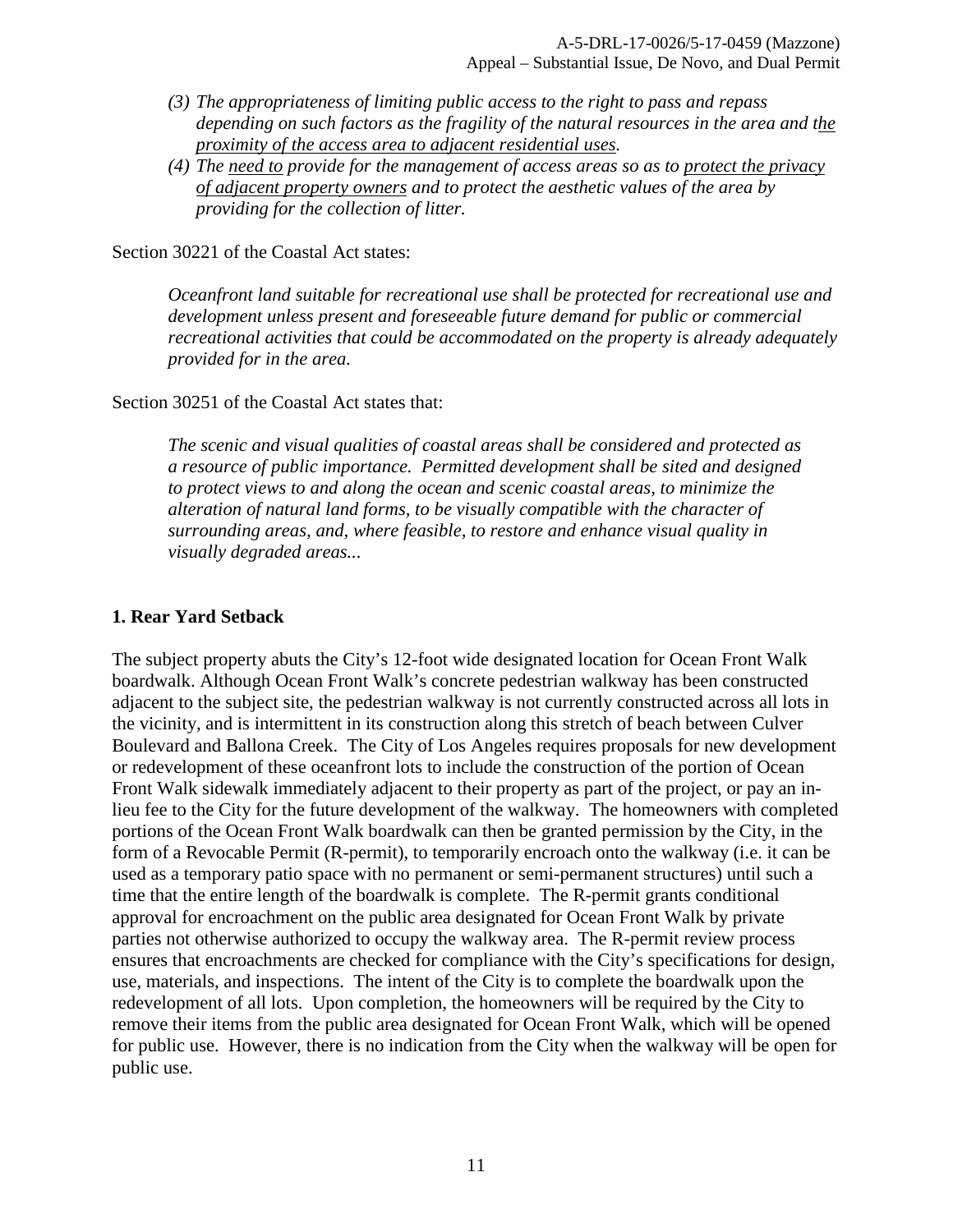A-5-DRL-17-0026/5-17-0459 (Mazzone)

Appeal – Substantial Issue, De Novo, and Dual Permit

The existing duplexes are set back from the seaward property line and Ocean Front Walk by approximately 14 feet; however, the proposed single family residence would extend further seaward than the existing residences on the first floor, with a structural setback of 7 feet and a covered patio extending to within 1 foot of Ocean Front Walk. The proposed residence will also extend seaward on the upper stories, with both the second and third floors extending to 1 foot seaward of the property line and Ocean Front Walk. No encroachment into the area designated for Ocean Front Walk is proposed as part of this project.

In the past, for beachfront properties in this area north of Culver Boulevard, the City of Los Angeles has allowed development, including habitable structures, to reduce the normally required 15 foot rear yard setback for R3-1 zoned lots to as little as 1 foot from the rear (seaward) property line pursuant to City Ordinance No. 164763 (4/12/1989). The City does not allow for these reductions to rear yard setbacks for residential lots where the rear yards abut other residentially developed lots or streets. Thus, for this beach front area of Playa del Rey, the City is clearly prioritizing the importance of providing setbacks for new development from other private residential properties over the provision of adequate setbacks from public land specifically the sandy beach and designated public coastal access ways.

Until recently, the Commission has also not required a greater setback than the City when acting on permits in this area. However, this previous pattern of development has resulted in inadequate setbacks between private and public spaces, which can result in the appearance that the areas designated for future public access (Ocean Front Walk in this case) are actually private. Without adequate buffers between private residential development and public spaces, conflicts arise which could potentially result in the obstruction and/or loss of public access in this area. Specifically, the provision of only a 1 foot setback between the private structure and the public walkway, Ocean Front Walk, would not allow adequate space on the applicants' property for painting and other normal repair and maintenance activities to occur without encroaching into the public accessway and interfering with public access. Furthermore, this area has been subject to flooding during storm events, and with an inadequate rear yard (seaward) setback, the property may not have adequate room for adaptive measures addressing flooding and future sea level rise, and any adaptive measures that could be implemented may impact public access or coastal resources because they would likely need to occur on the public accessway and sandy beach. Moreover, without adequate setbacks, the close proximity of the residents effectively privatizes the public beach and walkway area in front of the residences because the public is uncomfortable being so close to the residential structures and will not use that portion of the beach. The Commission recently recognized the impacts caused by inadequate setbacks in this area when it approved CDP 5-16-0757 in March, 2017 with conditions to require a rear setback of 5 feet rather than the proposed 0 foot to 1.5 foot setbacks.

The provision of an adequate setback between private development and areas specifically designated for public access and recreation is critical given the potential for such areas to appear to be private property, and to avoid potential conflicts between private property owners and members of the public. In the City's staff report, with the approved setback, the City did not address public/private conflicts, nor how flooding and sea level rise would be addressed on the property without impacting public access (**[Exhibit 4\)](https://documents.coastal.ca.gov/reports/2017/12/th10b/th10b-12-2017-exhibits.pdf)**. Therefore, the proposed single-family residence and setback from the beach and boardwalk raises a substantial issue with respect to the Chapter 3 policies of the Coastal Act.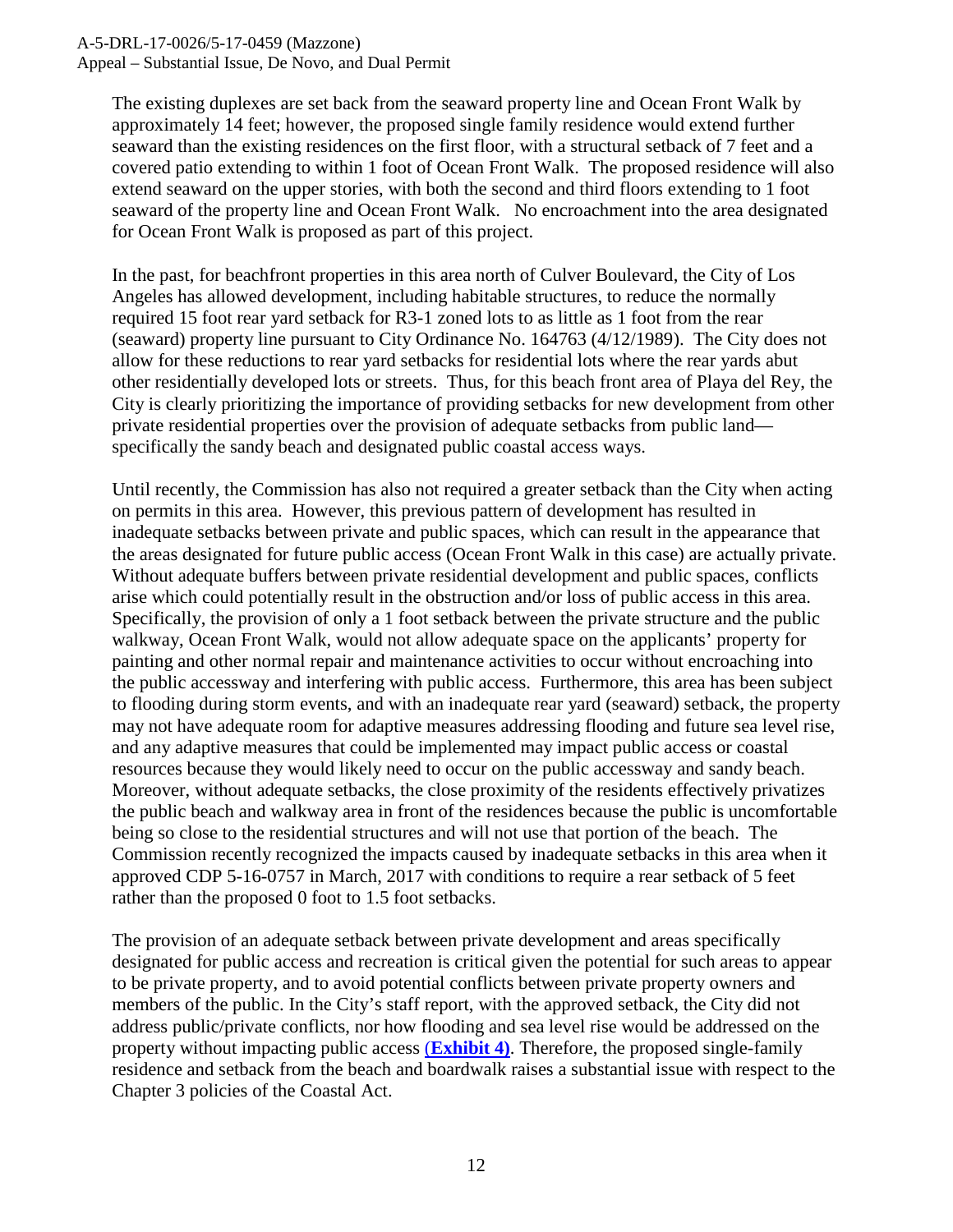#### **2. Side Yard Setback**

The applicant is also seeking a reduction in the side yard setback requirement along the north side of the property, without which he claims that the proposed 10,513 sq. ft. residential structure could not be constructed as designed. The City Municipal Code typically requires residential structures to be situated at least 6 feet from the public right-of-way. The applicant is proposing a reduction in this setback to only 3 feet from the public-right-of-way along  $64<sup>th</sup>$  Avenue. The proximity of the 10,513 sq. ft., 37 ft.-high building to the property line and the public right-ofway would adversely affect the public's view of the beach by narrowing the distance between buildings along the north and south side of  $64<sup>th</sup>$  Avenue and by reducing the visual corridor along  $64<sup>th</sup>$  Avenue to the ocean. As substantial redevelopment of the site, the proposed structure should conform to the current building regulations, including the 6 foot side yard setback, in order to maximize to the fullest extent possible the scenic public view corridor along 64<sup>th</sup> Avenue to the coastline. Additionally, the inadequate setback along the side yard adjacent to a public right-of-way would result in the public access issues described above, including the applicant's inability to perform normal private residential maintenance—such as painting and other repair and maintenance activities—without encroaching into the public accessway and impacting the public's access to the beach. This encroachment into the public right-of-way can already be seen along the north side of the property along  $64<sup>th</sup>$  Avenue where the homeowner has encroached 6.5 feet north of the property line into the public right-of-way. The public area has been fenced in and paved to create extra on-site private parking area along the north side of the house. On the street side of the fence, the home owner appears to use the public space as a place to store trash and recycle bins. There is no public sidewalk along the south side of  $64<sup>th</sup>$  Avenue. The encroachment into the standard side yard setback will result in public/private space conflicts and will adversely impact coastal views along 64h Avenue. Therefore, the proposed development raises a substantial issue with respect to the Chapter 3 policies of the Coastal Act.

#### **3. Community Character**

The City found the proposed project consistent with community character based solely on its height in comparison with other nearby structures; however, the City did not analyze the bulk and scale of the project in comparison with other structures in the surrounding area. The City's staff report did not include a streetscape analysis of the surrounding area and did not include findings addressing how the proposed development would be consistent with the character of the area. Without an analysis of these issues, there is insufficient evidence to support a finding that the proposed home is compatible with the community's character **[\(Exhibit 4\)](https://documents.coastal.ca.gov/reports/2017/12/th10b/th10b-12-2017-exhibits.pdf)**. This is particularly true given that most of the lot sizes in proximity to the subject site are approximately 2,500 sq. ft., and the proposed 5,100 sq. ft. lot/project site would be the largest single-family residential site in the immediate neighborhood. In addition, the majority of the nearby single family residential buildings and duplexes have an average residential floor area just above 2,400 sq. ft., and the floor area of individual units in large multifamily complexes range from 1,100 to 2,600 sq. ft. Because the City did not consider whether the size of the proposed home, which would be the largest single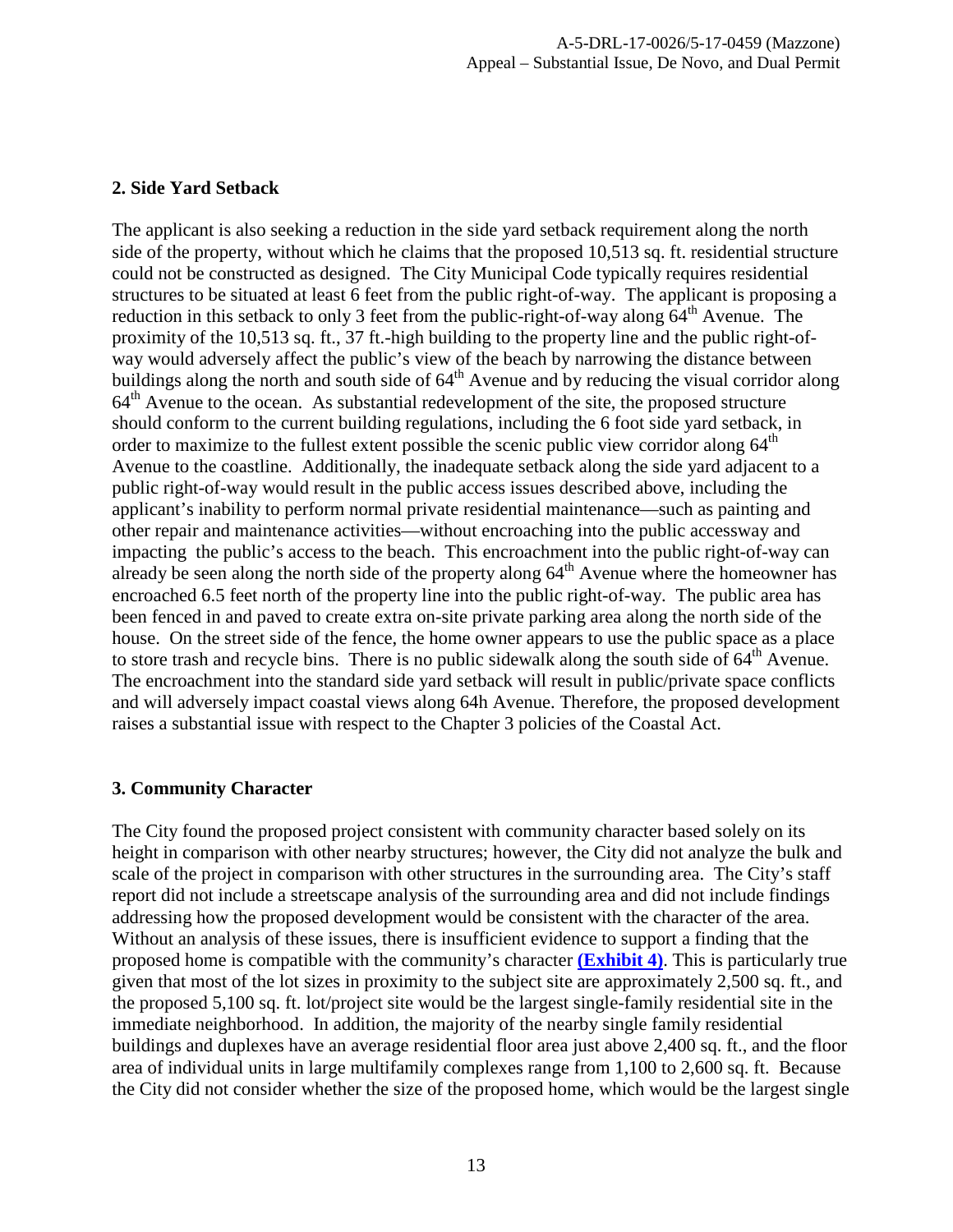family home in the area, was compatible with the neighborhood, its approval of the proposed development raises a substantial issue with respect to the Chapter 3 policies of the Coastal Act.

#### **Substantial Issue Factors**

Applying the five factors listed in the prior section clarifies that the appeal raises "a substantial issue" with respect to Chapter 3 of the Coastal Act, and therefore does meet the substantiality standard of Section 30265(b)(1), because the nature of the proposed project and the local government action are not consistent with policies of Chapter 3 of the Coastal Act.

The first factor is the degree of factual and legal support for the local government's decision that the development is consistent or inconsistent with the relevant provisions of the Coastal Act. The City-approved residential project with only a 1 foot setback between the private structure and the public area where Ocean Front Walk is located would not allow adequate space on the applicant's property for normal private residential maintenance—such as painting and other repair and maintenance activities—to occur without encroaching into the public accessway and impacting the public's ability to walk along Ocean Front Walk. Furthermore, this area has been subject to flooding during storm events, and with an inadequate rear yard (seaward) setback the property may not have room on the site for adaptive measures, and any adaptive measures that could be implemented may impact public access or coastal resources because they would likely need to occur on the public accessway and sandy beach. Moreover, the lack of an adequate setback between private beachfront development and public access walkways, such as Ocean Front Walk, can result in potential conflicts between users of private property and public accessways, and could potentially result in the loss of public access in this area or pressure by private property owners to relocate the planned location of the lateral beach public accessway further seaward, which would take up sandy beach. In addition, although the beach seaward of the subject site is currently relatively wide, the beach is expected to continue to narrow over time due to sea level rise, resulting in less beach area that will be available for public access and recreation. Thus, the importance of Ocean Front Walk for use by the public for access and recreation will become even greater over time. The City did not evaluate the proposed development's potential impacts on the public walkway and the effects of having the public and private space within 1 foot of each other.

In addition, the City granted a side yard variance to reduce the required 6 foot setback down to 3 feet along the northern side of the proposed building adjacent to  $64<sup>th</sup>$  Avenue (**Exhibit 4**). The allowance of a reduced setback along a public street that provides public beach access will ultimately narrow this view corridor and could adversely impact public access and coastal views. The City determined that the variance was needed because "the proposed 10,513 square-foot dwelling could not be constructed as designed" without the side yard reduction. However, in carrying out the Coastal Act and the California Environmental Quality Act, the City is not obligated to only consider approving a project as designed; rather, it must consider mitigation measures and alternatives—including a modified project—that reduce impacts to coastal and environmental resources. In addition, the City found that the reduction in the side yard setback was allowable since "the proposed project will observe the same building footprint as the existing multi-family structures on the subject property, and thereby not cause any reduction in width of this existing coastal access route." However, this project represents substantial redevelopment of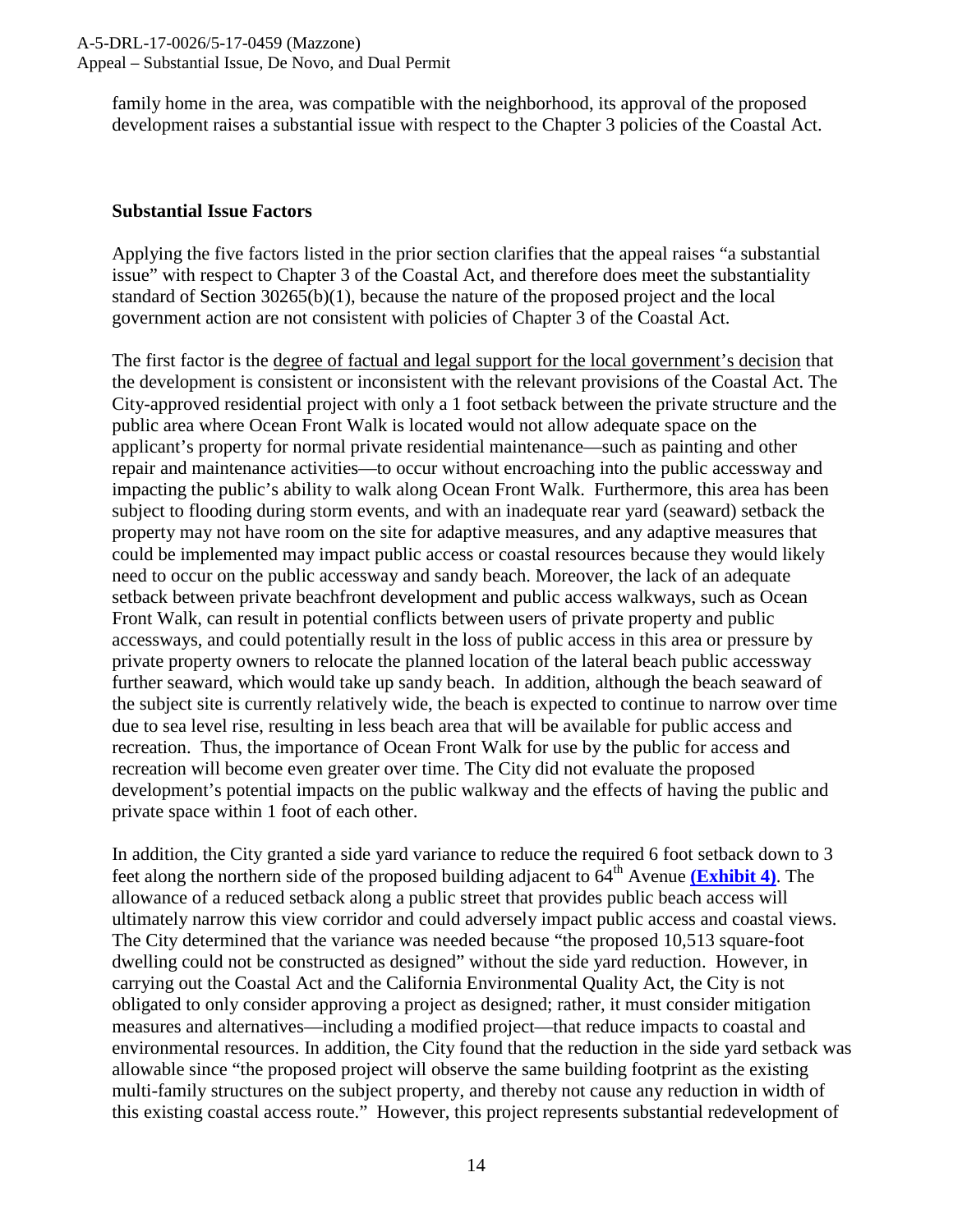the current site, and therefore, new development must conform to current building requirements, including the 6 foot side yard setback. The new development does not automatically get to retain its existing setbacks from 1989, and impacts to existing coastal resources, such as public accessways and view corridors, need to be taken into account and protected to the maximum extent feasible.

The proposed project will result in a 10,513 square-foot, 37-foot high, 3-story single-family residence – approximately double the size of any other single-family residence in the area. Buildings comparable in size in proximity to the proposed site only include large multi-family structures, such as apartment buildings and condominiums. Paragraph 3 and 7 on page F- 2 of the West Los Angeles Area Planning Commission's Corrected Findings for this project do not substantiate the claim that the proposed development is compatible with the character of the surrounding neighborhood. These findings merely indicate that because the height of the structure is within the acceptable limits, and the "single-family residence as well as individual dwelling units in the surrounding area feature individual amenities for a household such as bedrooms, bathrooms, a dining area, a balcony and garage space," with some including a "pool, patio, a fitness center or a roof top open space" it is compatible with the character of the neighborhood. However, the findings fail to mention that the majority of the nearby single family residential buildings and duplexes have an average residential floor area just above 2,400 sq. ft. While the multi-family buildings in the immediate area range in size from 8,000 to 20,000 sq. ft., the floor area of the individual dwelling units ranges in size from 1,100 to 2,600 sq. ft. The proposed single-family residence will be closer to the size of a local condominium than a neighboring single-family residence along the beachfront.

Therefore, the Coastal Commission finds that the City provided inadequate factual or legal support for its decision to approve this project.

The second factor is the extent and scope of the development as approved or denied by the local government. The City-approved development would not allow adequate space between the proposed residential structure and Ocean Front Walk, the public accessway that is directly adjacent to the inland extent of the beach. The lack of an adequate setback between private beachfront development and public access walkways can result in conflicts between users of private property and public accessways and could potentially result in the loss of public access in this area. A side yard reduction would deprive the public of a view corridor that maximizes the public space to the fullest extent possible, and it also raises many of the same public access issues as the reduced seaward setback. The extent and scope of the development as approved by the City is not consistent with the public access and recreation policies of Chapter 3 of the Coastal Act, nor the scenic and visual policies of Chapter 3 of the Coastal Act.

The third factor is the significance of the coastal resources affected by the decision. The project site is located between the first public road and the sea. As approved by the City, the new development will not allow adequate space between the proposed residential structure and Ocean Front Walk. Inadequate setbacks between private and public spaces can result in the appearance that the areas designated for future public access (Ocean Front Walk in this case) are actually private, and therefore, the public loses public access opportunities along the coast. Sections 30210, 30211, 30212, 30214 and 30221 of the Coastal Act protect public access and recreational opportunities along the coast. Additionally, the side yard reduction would deprive the public of a view corridor that maximizes the public space to the fullest extent possible; public views are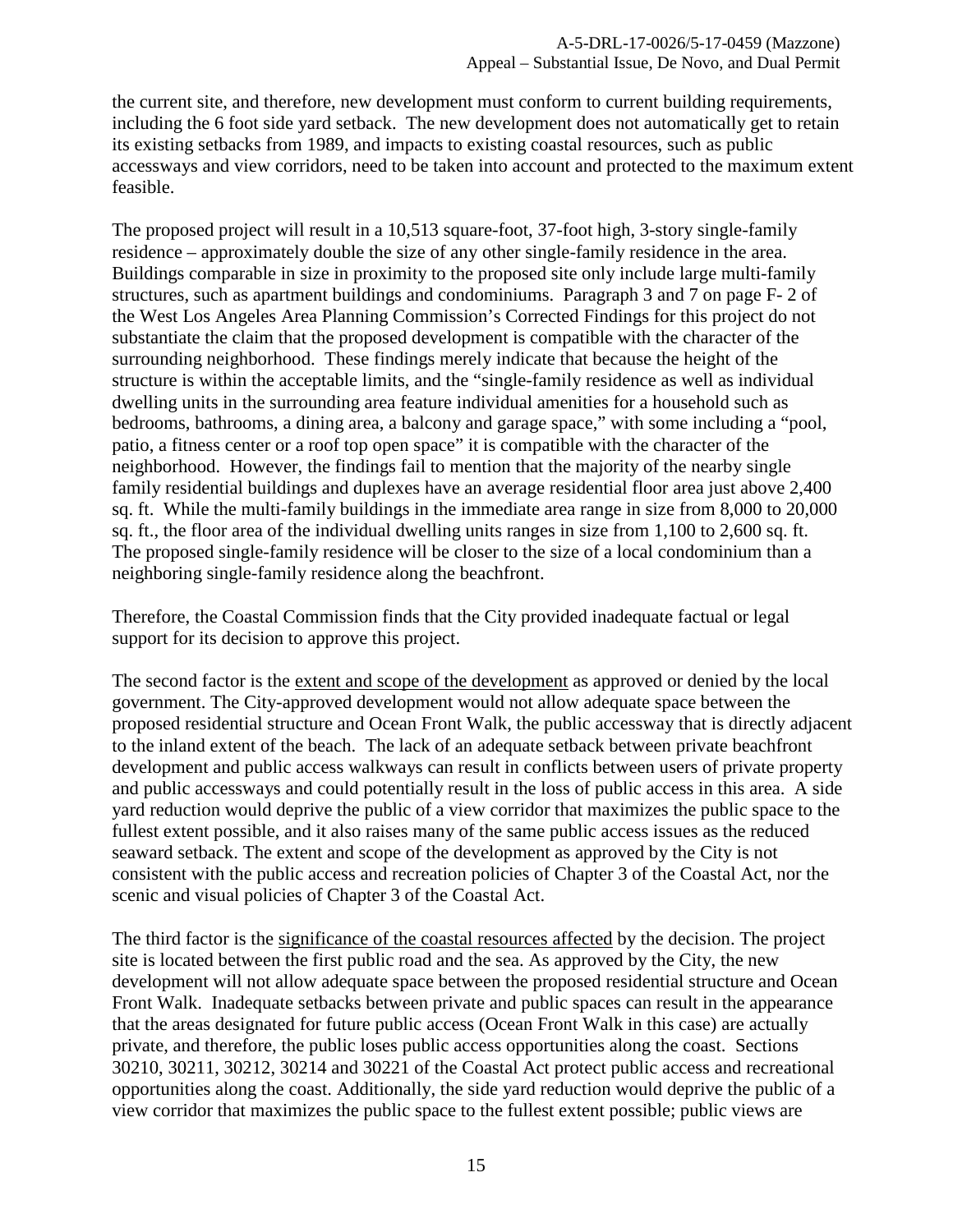#### A-5-DRL-17-0026/5-17-0459 (Mazzone)

Appeal – Substantial Issue, De Novo, and Dual Permit

protected under Section 30251 of the Coastal Act. Public coastal access is one of the most significant coastal resources identified in the Coastal Act, and public views of the coast are also significant resources. Therefore, the Commission finds that the coastal resources affected by the development are significant.

The fourth factor is the precedential value of the local government's decision for future interpretations of its LCP. The City does not currently have a certified LCP for the Playa Del Rey area. The coastal resources affected by the City-approved development are significant in that future public access along this stretch of Playa Del Rey could be lost or impaired as the buffer between the private residences and the public walkway is reduced as homes are developed up to, or nearly up to, the public walkway. Previous patterns of development in this area have resulted in inadequate setbacks between private and public spaces, which can result in the appearance that the areas designated for future public access (Ocean Front Walk in this case) are actually private. Without adequate buffers between private residential development and public spaces, conflicts arise which could potentially result in the obstruction and/or loss of public access in this area. In addition, the reduction of view corridors through improper side yard reductions can deprive the public of views of the ocean. Therefore, the Commission finds that the City's action sets a bad precedent that prejudices the ability of the City to prepare an LCP that is in conformity with Chapter 3 of the Coastal Act.

The final factor is whether the appeal raises local issues, or those of regional or statewide significance. Public access and recreation to the coast are both local and statewide issues. The City's action is not consistent with the public access and recreation policies or the scenic and visual policies of the Coastal Act. The particular accessway here is part of a larger improved coastal access system in the City, and allowing the City to permit development that may cause the loss or impairment of the accessway in the future is inconsistent with the public access and recreation policies of the Coastal Act and would set a bad statewide precedent. Therefore, the Commission finds that the City's action does raise issues of statewide significance.

In conclusion, the issues raised by the appeal relate to public access and recreation and scenic and visual impacts, which are fundamental principles protected by the Coastal Act. Therefore, the Commission finds that the appeal raises a substantial issue as to conformity with Chapter 3 policies of the Coastal Act.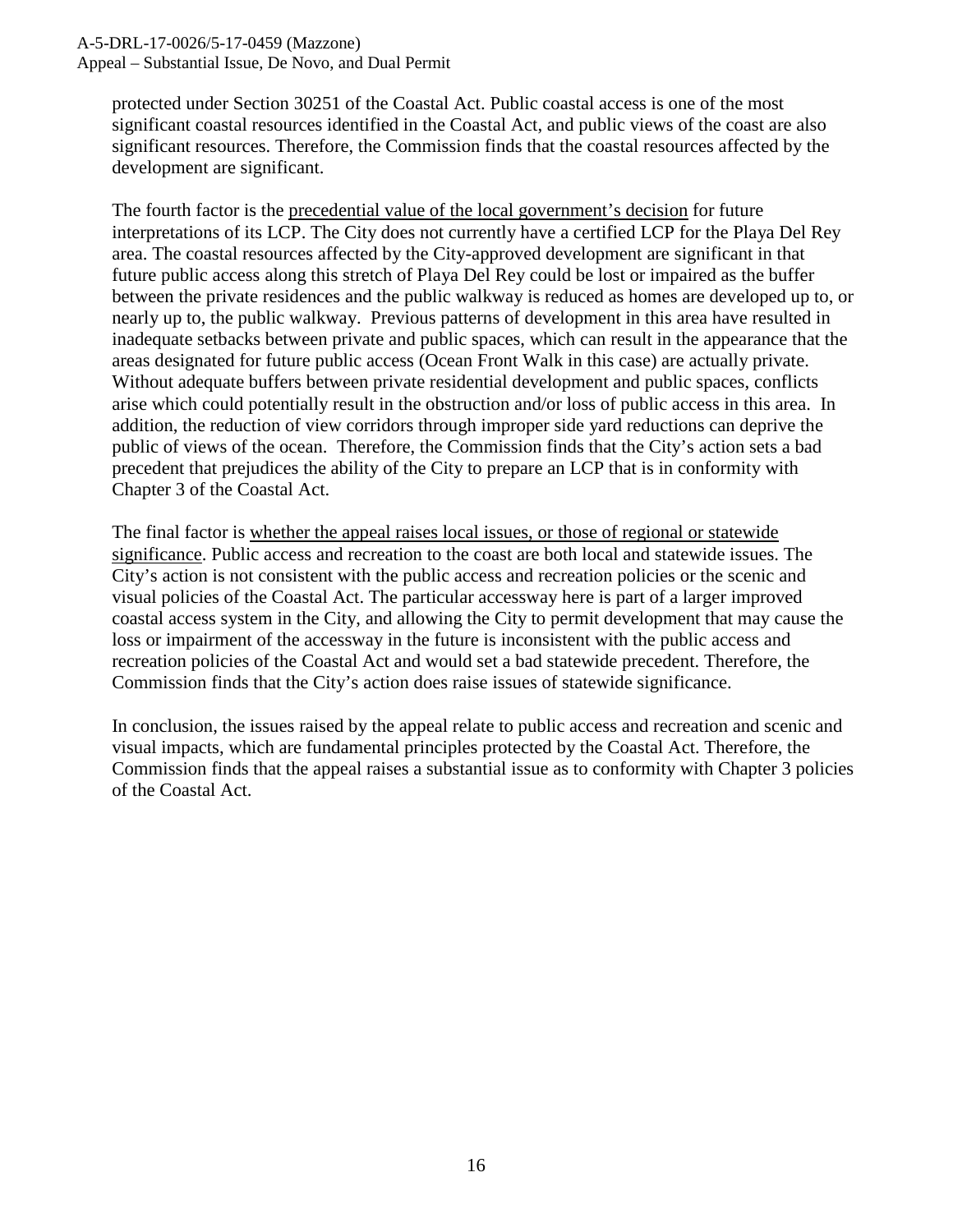## <span id="page-16-0"></span>**VII. MOTION AND RESOLUTION-DE NOVO PERMIT A-5-DRL-17-0026**

#### **Motion:**

*I move that the Commission approve Coastal Development Permit Application No. A-5- DRL-17-0026 subject to the conditions set forth in the staff recommendation.* 

Staff recommends a **YES** vote. Passage of this motion will result in approval of the permit as conditioned and adoption of the following resolution and findings. The motion passes only by affirmative vote of a majority of the Commissioners present.

#### **Resolution**:

*The Commission hereby approves Coastal Development Permit Application No. A-5- DRL-17-0026 and adopts the findings set forth below on grounds that the development as conditioned will be in conformity with the policies of Chapter 3 of the Coastal Act and will not prejudice the ability of the local government having jurisdiction over the area to prepare a Local Coastal Program conforming to the provisions of Chapter 3. Approval of the permit complies with the California Environmental Quality Act because either 1) feasible mitigation measures and/or alternatives have been incorporated to substantially lessen any significant adverse effects of the development on the environment, or 2) there are no further feasible mitigation measures or alternatives that will substantially lessen any significant adverse impacts of the development on the environment.* 

## <span id="page-16-1"></span>**VIII. MOTION AND RESOLUTION-DUAL PERMIT 5-17-0459**

#### **Motion:**

*I move that the Commission approve Coastal Development Permit Application No. 5-17- 0459 pursuant to the staff recommendation.*

Staff recommends a **YES** vote. Passage of this motion will result in approval of the permit as conditioned and adoption of the following resolution and findings. The motion passes only by affirmative vote of a majority of the Commissioners present.

#### **Resolution:**

*The Commission hereby approves a coastal development permit for the proposed development and adopts the findings set forth below on grounds that the development as conditioned will be in conformity with the policies of Chapter 3 of the Coastal Act and will not prejudice the ability of the local government having jurisdiction over the area to prepare a Local Coastal Program conforming to the provisions of Chapter 3. Approval of the permit complies with the California Environmental Quality Act because either 1) feasible mitigation measures and/or alternatives have been incorporated to substantially lessen any significant adverse effects of the development on the environment, or 2) there are no further feasible mitigation measures or*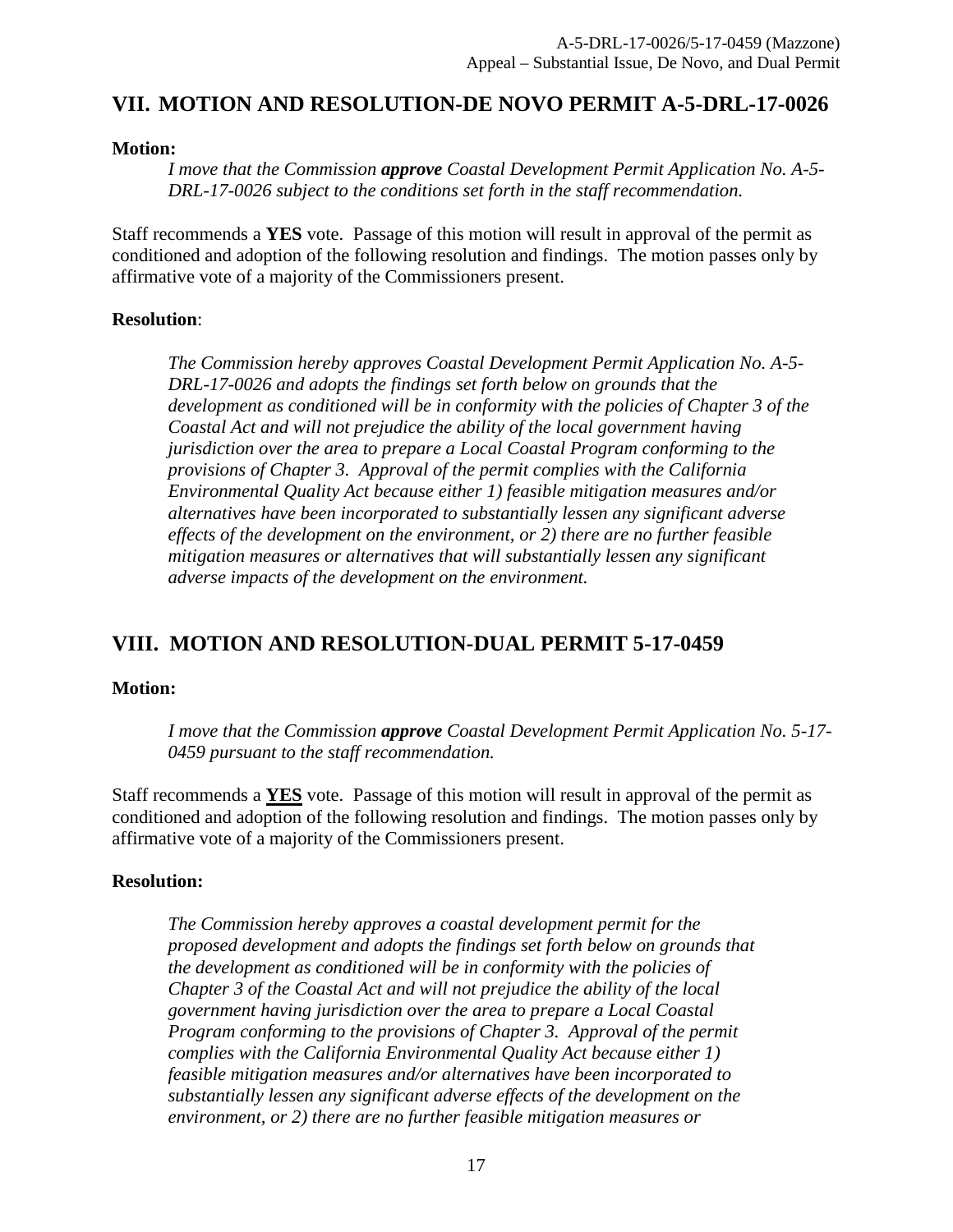*alternatives that would substantially lessen any significant adverse impacts of the development on the environment.* 

## <span id="page-17-0"></span>**IX. STANDARD CONDITIONS- DE NOVO PERMIT A-5-DRL-17-0026/DUAL PERMIT 5-17-0459**

This permit is granted subject to the following standard conditions:

- 1. **Notice of Receipt and Acknowledgment**. The permit is not valid and development shall not commence until a copy of the permit, signed by the permittee or authorized agent, acknowledging receipt of the permit and acceptance of the terms and conditions, is returned to the Commission office.
- 2. **Expiration**. If development has not commenced, the permit will expire two years from the date on which the Commission voted on the application. Development shall be pursued in a diligent manner and completed in a reasonable period of time. Application for extension of the permit must be made prior to the expiration date.
- 3. **Interpretation**. Any questions of intent or interpretation of any condition will be resolved by the Executive Director or the Commission.
- 4. **Assignment**. The permit may be assigned to any qualified person, provided assignee files with the Commission an affidavit accepting all terms and conditions of the permit.
- 5. **Terms and Conditions Run with the Land**. These terms and conditions shall be perpetual, and it is the intention of the Commission and the permittee to bind all future owners and possessors of the subject property to the terms and conditions.

## <span id="page-17-1"></span>**X. SPECIAL CONDITIONS-DE NOVO PERMIT A-5-DRL-17-0026/DUAL PERMIT 5-17-0459**

This permit is granted subject to the following special conditions:

#### 1. **Submittal of Revised Final Plans.**

- A. PRIOR TO ISSUANCE OF THE COASTAL DEVELOPMENT PERMIT, the applicants shall submit, for the review and written approval of the Executive Director, two full-size sets of the following revised final plans, modified as required below:
	- 1. The rear (seaward) setback of the structure shall not be less than 5 feet from the property line. This shall apply to all habitable and non-habitable areas, stories and foundation of the structure, except for ground level patios.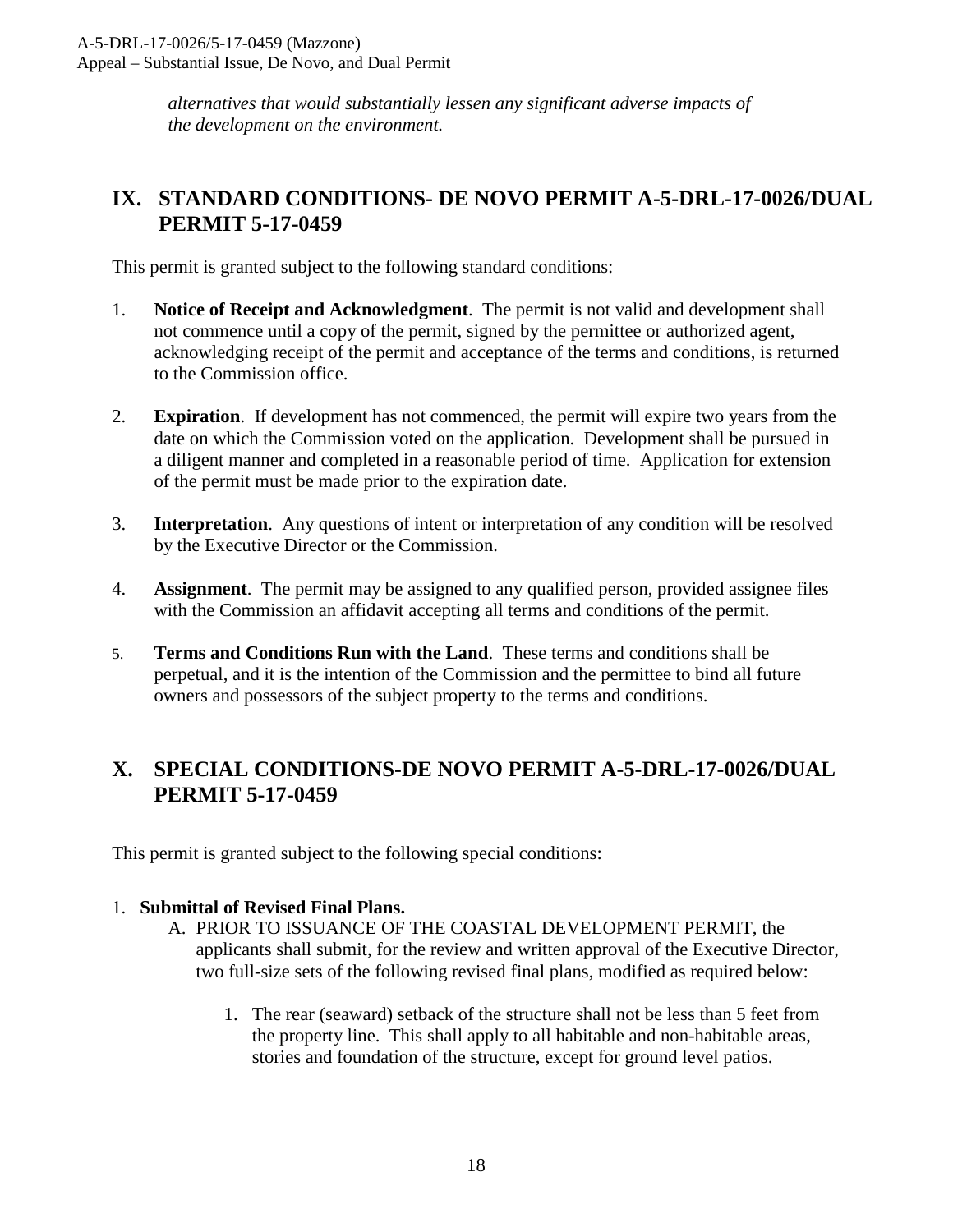- *2.* The side yard setbacks of the structure shall not be less than 6 feet from the property line. This shall apply to all habitable and non-habitable areas, stories and foundation of the structure.
- B. All revised plans shall be prepared and certified by a licensed professional or professionals as applicable (e.g., architect, surveyor, geotechnical engineer), based on current information and professional standards, and shall be certified to ensure that they are consistent with the Commission's approval and with the recommendations of any required technical reports.
- C. The permittee shall undertake development in conformance with the approved final plans unless the Commission amends this permit or the Executive Director provides a written determination that no amendment is legally required for any proposed minor deviations.
- 2. **Assumption of Risk, Waiver of Liability and Indemnity.** By acceptance of this permit, the applicants acknowledge and agree (i) that the site may be subject to hazards, including but not limited to waves, storms, flooding and earth movement, many of which will worsen with future sea level rise; (ii) to assume the risks to the permittee and the property that is the subject of this permit of injury and damage from such hazards in connection with this permitted development; (iii) to unconditionally waive any claim of damage or liability against the Commission, its officers, agents, and employees for injury or damage from such hazards; and (iv) to indemnify and hold harmless the Commission, its officers, agents, and employees with respect to the Commission's approval of the project against any and all liability, claims, demands, damages, costs (including costs and fees incurred in defense of such claims), expenses, and amounts paid in settlement arising from any injury or damage due to such hazards.

#### 3. **No Shoreline Protective Device.**

- A. By acceptance of this Permit, the applicants agree, on behalf of themselves (or himself or herself, as applicable) and all successors and assigns, that no bluff or shoreline protective device(s) shall ever be constructed to protect the development approved pursuant to Coastal Development Permits A-5-17-0026 and 5-17-0459 including, but not limited to, the resulting proposed development of a 10,513 sq. ft., 37 ft.-high single family residence, including in the event that the development is threatened with damage or destruction from waves, erosion, storm conditions, liquefaction, bluff retreat, landslides, or other coastal hazards in the future, and as may be exacerbated by sea level rise. By acceptance of this Permit, the applicants hereby waive, on behalf of themselves (or himself or herself, as applicable) and all successors and assigns, any rights to construct such devices that may exist under applicable law.
- B. By acceptance of this Permit, the applicants further agree, on behalf of themselves (or himself or herself, as applicable) and all successors and assigns, that the landowner shall remove the development authorized by this Permit, including the resulting proposed development of a 10,513 sq. ft., 37 ft.-high single family residence, if any government agency has ordered that the structures are not to be occupied due to any of the hazards identified above, or if any public agency requires the structures to be removed. The approved project may be constructed and used consistent with the terms and conditions of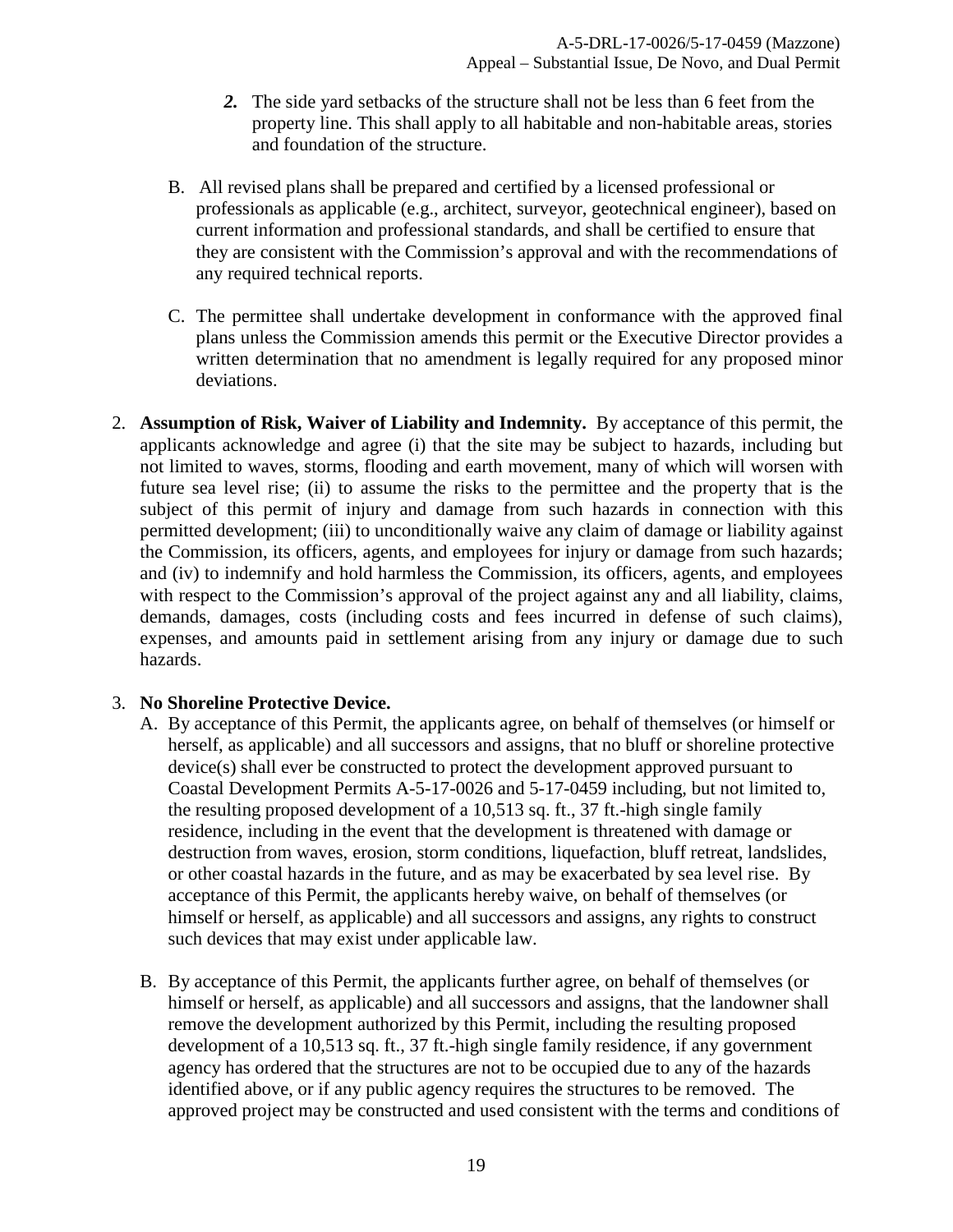this permit for only as long as it remains safe for occupancy and on private property. If any portion of the development at any time encroaches onto public property, the permittee shall remove the encroaching portion of the development. The permittee(s) shall obtain a coastal development permit for removal of approved development unless the Executive Director determines that no coastal development permit is legally required.

**4. Future Permit Requirement.** This permit is only for the development described in coastal development permit (CDP) Permits A-5-17-0026/ 5-17-0459. Pursuant to Title 14 California Code of Regulations (CCR) Section 13250(b)(6), the exemptions otherwise provided in Public Resources Code (PRC) Section 30610(a) shall not apply to the development governed by CDP Permits A-5-17-0026 and 5-17-0459. Accordingly, any future improvements to this structure authorized by this permit shall require an amendment to A-5-17-0026 and 5-17- 0459 from the Commission or shall require an additional CDP from the Commission or from the applicable certified local government. In addition thereto, an amendment to Permits A-5- 17-0026 and 5-17-0459 from the Commission or an additional CDP from the Commission or from the applicable certified local government shall be required for any repair or maintenance identified as requiring a permit in PRC Section 30610(d) and Title 14 CCR Sections 13252(a)-(b).

**5. Construction Responsibilities and Debris Removal.** By acceptance of this permit, the permittees agree that the approved development shall be carried out in compliance with the following BMPs:

- (a) No demolition or construction materials, debris, or waste shall be placed or stored where it may enter sensitive habitat, receiving waters or a storm drain, or be subject to wave, wind, rain, or tidal erosion and dispersion.
- (b) No demolition or construction equipment, materials, or activity shall be placed in or occur in any location that would result in impacts to environmentally sensitive habitat areas, streams, wetlands or their buffers.
- (c) Any and all debris resulting from demolition or construction activities shall be removed from the project site within 24 hours of completion of the project.
- (d) Demolition or construction debris and sediment shall be removed from work areas each day that demolition or construction occurs to prevent the accumulation of sediment and other debris that may be discharged into coastal waters.
- (e) All trash and debris shall be disposed in the proper trash and recycling receptacles at the end of every construction day.
- (f) The applicant shall provide adequate disposal facilities for solid waste, including excess concrete, produced during demolition or construction.
- (g) Debris shall be disposed of at a legal disposal site or recycled at a recycling facility. If the disposal site is located in the coastal zone, a coastal development permit or an amendment to this permit shall be required before disposal can take place unless the Executive Director determines that no amendment or new permit is legally required.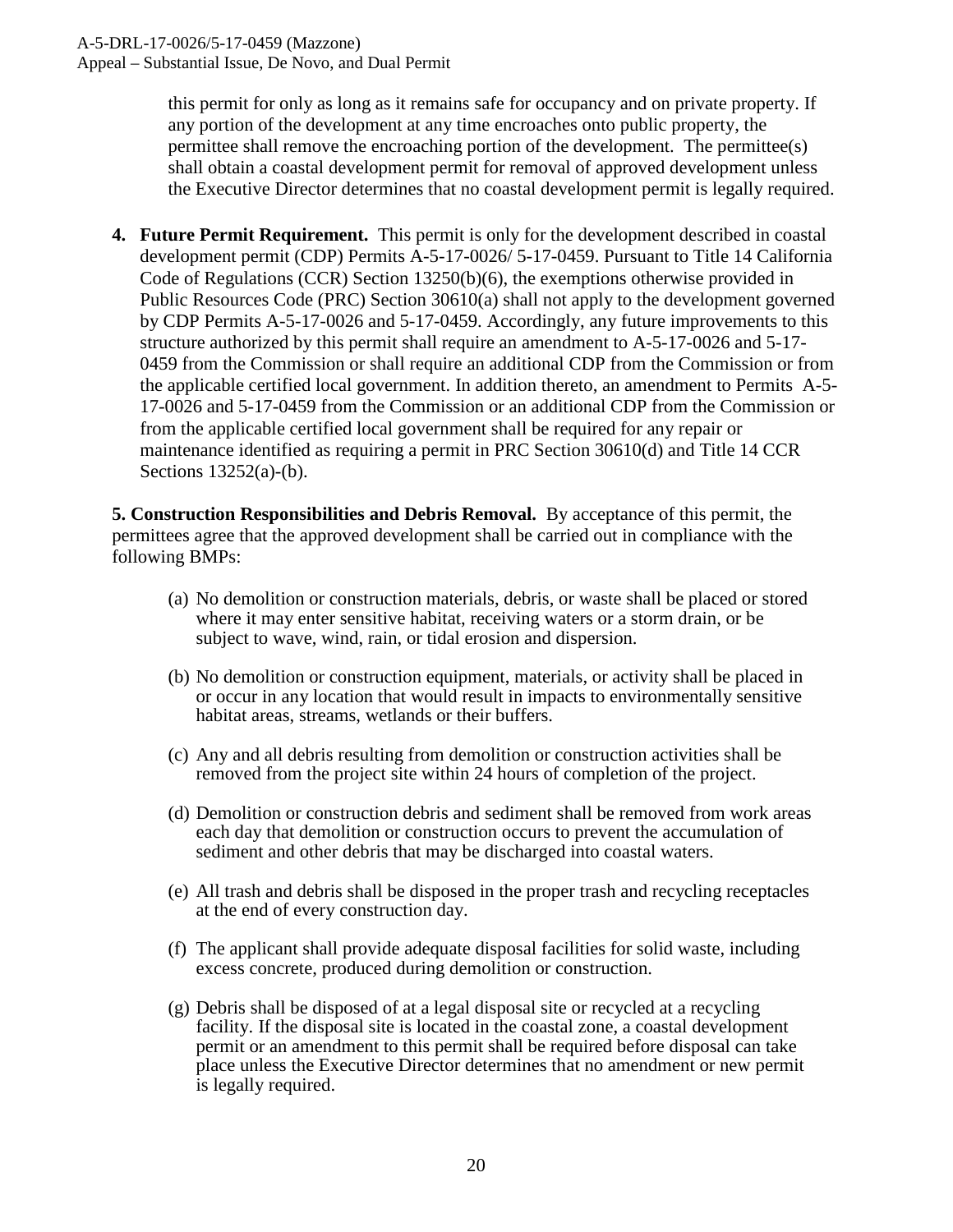- (h) All stock piles and construction materials shall be covered, enclosed on all sides, shall be located as far away as possible from drain inlets and any waterway, and shall not be stored in contact with the soil.
- (i) Machinery and equipment shall be maintained and washed in confined areas specifically designed to control runoff. Thinners or solvents shall not be discharged into sanitary or storm sewer systems.
- (j) The discharge of any hazardous materials into any receiving waters shall be prohibited.
- (k) Spill prevention and control measures shall be implemented to ensure the proper handling and storage of petroleum products and other construction materials. Measures shall include a designated fueling and vehicle maintenance area with appropriate berms and protection to prevent any spillage of gasoline or related petroleum products or contact with runoff. The area shall be located as far away from the receiving waters and storm drain inlets as possible.
- (l) Best Management Practices (BMPs) and Good Housekeeping Practices (GHPs) designed to prevent spillage and/or runoff of demolition or construction-related materials, and to contain sediment or contaminants associated with demolition or construction activity, shall be implemented prior to the on-set of such activity.
- (m)All BMPs shall be maintained in a functional condition throughout the duration of construction activity.

**6. Landscape and Irrigation.** By acceptance of the permit, the permittees agree, on behalf of all future successors and assigns, that:

- (a) Vegetated landscaped areas shall consist of native plants or non-native drought tolerant plants, which are non-invasive. No plant species listed as problematic and/or invasive by the California Native Plant Society (http://www.CNPS.org/), the California Invasive Plant Council (formerly the California Exotic Pest Plant Council) (http://www.cal-ipc.org/), or as may be identified from time to time by the State of California shall be employed or allowed to naturalize or persist on the site. No plant species listed as a "noxious weed" by the State of California or the U.S. Federal Government shall be utilized within the property. All plants shall be low water use plants as identified by California Department of Water Resources (See: http://www.water.ca.gov/wateruse efficiency/docs/wucols00.pdf).
- (b) Use of reclaimed water for irrigation is encouraged. If using potable water for irrigation, only drip or microspray irrigation systems may be used. Other water conservation measures shall be considered, such as weather based irrigation controllers.

The permittees shall undertake development in accordance with the approved plan. Any proposed changes to the approved final plan shall be reported to the Executive Director. No changes to the approved final plans shall occur without a Commission amendment to this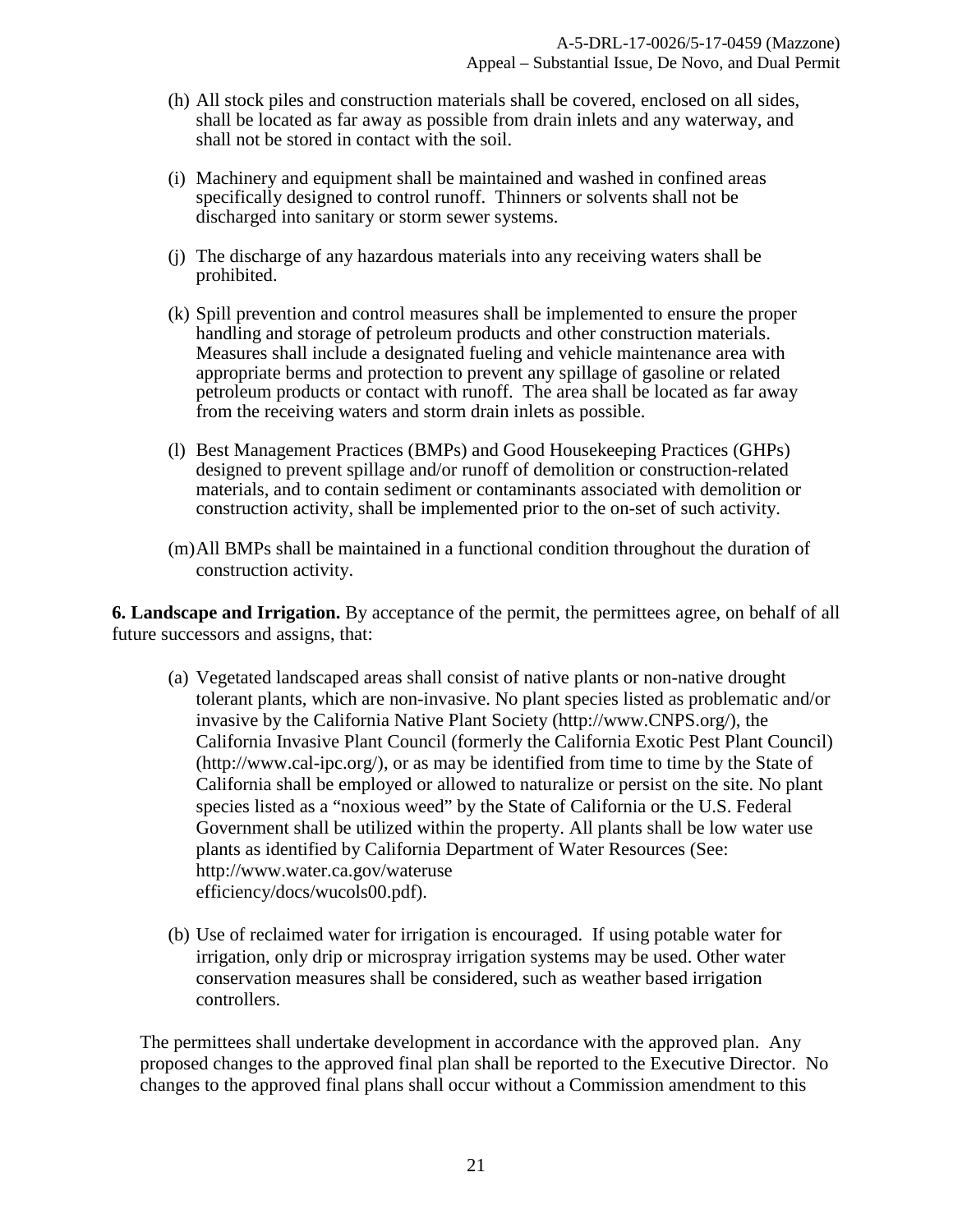#### A-5-DRL-17-0026/5-17-0459 (Mazzone)

Appeal – Substantial Issue, De Novo, and Dual Permit

coastal development permit unless the Executive Director provides a written determination that no amendment is required.

**7. Deed Restriction** PRIOR TO ISSUANCE OF THE COASTAL DEVELOPMENT PERMIT, the applicants shall submit to the Executive Director for review and approval documentation demonstrating that the landowner(s) have executed and recorded against the parcel(s) governed by this permit a deed restriction, in a form and content acceptable to the Executive Director: (1) indicating that, pursuant to this permit, the California Coastal Commission has authorized development on the subject property, subject to terms and conditions that restrict the use and enjoyment of that property; and (2) imposing the Special Conditions of this permit as covenants, conditions and restrictions on the use and enjoyment of the Property. The deed restriction shall include a legal description of the entire parcel or parcels governed by this permit. The deed restriction shall also indicate that, in the event of an extinguishment or termination of the deed restriction for any reason, the terms and conditions of this permit shall continue to restrict the use and enjoyment of the subject property so long as either this permit or the development it authorizes, or any part, modification, or amendment thereof, remains in existence on or with respect to the subject property.

**8. Bird Strike Prevention.** PRIOR TO ISSUANCE OF THE COASTAL DEVELOPMENT PERMIT, the applicant shall submit revised plans showing the location, design, height, and materials of oceanfront deck railing systems, fences, screen walls, gates, windows and the like for the review and written approval of the Executive Director. Said plans shall include, at a minimum, the following requirements:

Oceanfront deck railing systems, fences, screen walls, gates, and windows and the like that are subject to this permit shall use materials designed to minimize bird-strikes with the deck railing, fence, gate, window or similar feature. Such materials may consist of all or in part of wood, wrought iron, frosted or partially-frosted glass, Plexiglas or other visually permeable barriers that are designed to prevent creation of a bird strike hazard. Clear glass or Plexiglas may be installed only if it contains UV-reflective glazing that is visible to birds or is used with appliqués (e.g. stickers/decals) designed to reduce bird-strikes by reducing reflectivity and transparency. Any appliqués used shall be installed to provide coverage consistent with manufacturer specifications (e.g. one appliqué for every 3 foot by 3 foot area). Use of opaque or partially opaque materials is preferred to clear glass or Plexiglas and appliqués. All materials and appliqués shall be maintained throughout the life of the development to ensure continued effectiveness at minimizing bird strikes and shall be maintained at a minimum in accordance with manufacturer specifications.

Within 60 days of the completion of the development authorized by coastal development permit CDP A-5-DRL-17-0026 and 5-17-0459, the applicants shall submit evidence in the form of a narrative report and photographs, for the review and written approval of the Executive Director, showing that all deck railing systems, fences, screen walls, gates, and windows, or other features covered by this condition installed subject to this permit were installed in accordance with this condition.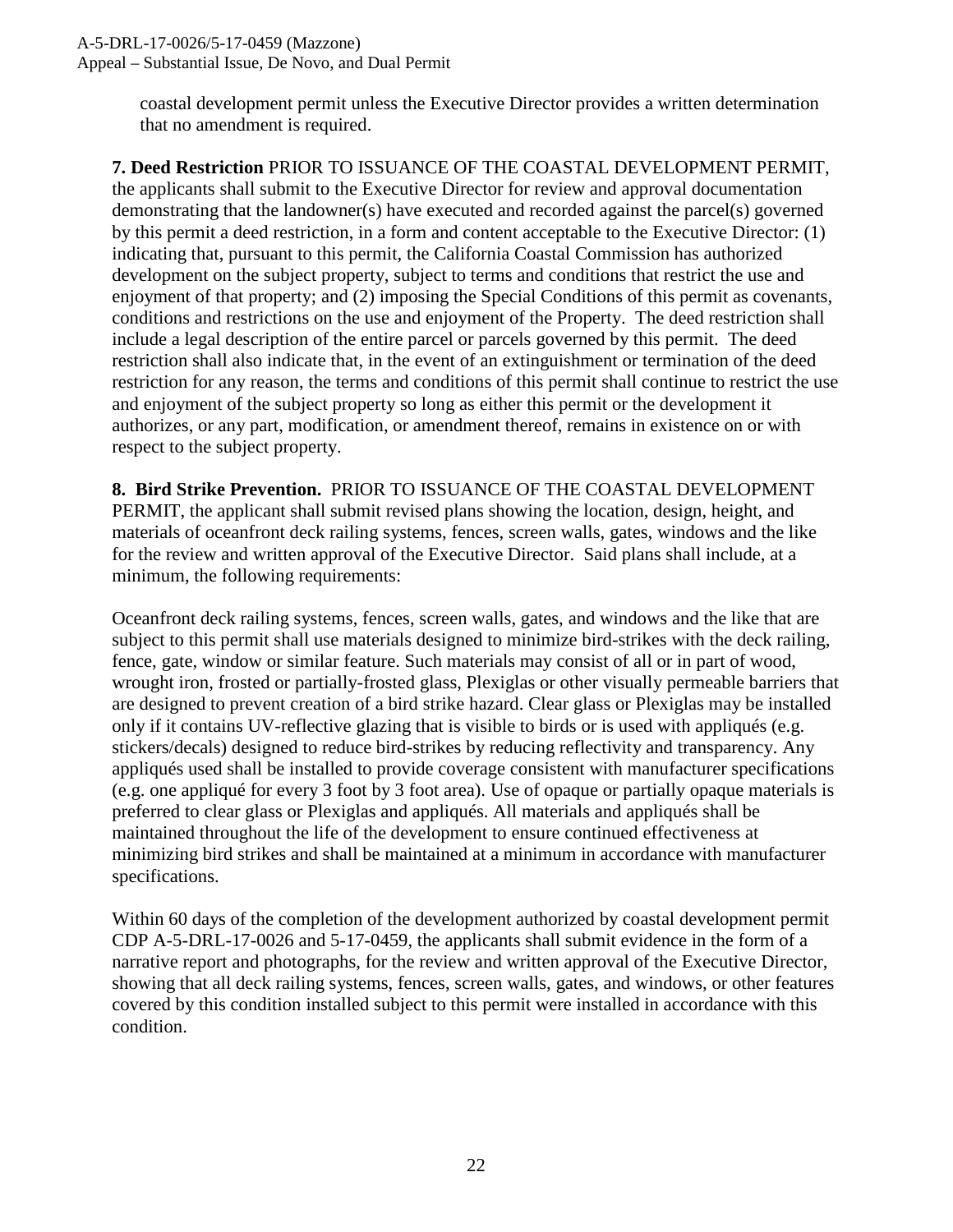## <span id="page-22-1"></span>**XI. FINDINGS AND DECLARATIONS – DE NOVO PERMIT A-5-DRL-17- 0026/DUAL PERMIT 5-17-0459**

#### <span id="page-22-0"></span>**A. PROJECT DESCRIPTION AND LOCATION**

The applicant proposes to demolish two existing 2,421 sq. ft., 2-story, approximately 24 ft.-high duplexes and their attached garages (four dwelling units). The applicant also proposes to record a lot tie to allow for the construction, use, and maintenance of a three-story, approximately 10,513 sq. ft., single family residence with an attached, approximately 1,122 sq. ft. 5-car garage over an approximately 3,525 sq. ft. habitable basement. The height of the new single family residence will be approximately 37 feet from existing grade to the ridgeline of the roof. The first floor has a structural setback of 7 feet and a covered patio extending to within 1 foot of Ocean Front Walk, while both the second and third floors extend to within 1 foot of the property line and Ocean Front Walk. In addition, the applicant is proposing to reduce the required 6 foot side yard setback down to 3 feet along the northern side of the proposed building adjacent to 64<sup>th</sup> Avenue. All encroachments within the public right of way adjacent to  $64<sup>th</sup>$  Avenue (paved driveway, wall, and fence) will be removed and a 6 foot wide public sidewalk will be constructed as part of the project **[\(Exhibit 3\)](https://documents.coastal.ca.gov/reports/2017/12/th10b/th10b-12-2017-exhibits.pdf)**.

The project site includes two beach fronting lots located at 6401-6405 Ocean Front Walk, Playa del Rey, in the City of Los Angeles. The proposed project site consists of two identical lots, each approximately 2,551 sq. ft. in size and developed with a 2,421 sq. ft., two-story duplex. The two lots have a total frontage of 60 feet along Ocean Front Walk, a depth of 85 feet along 64<sup>th</sup> Avenue and a frontage of 60 feet along speedway. The proposed combined lot area of the two lots (when merged) is about 5,102 sq. ft. The lots are zoned R3-1 (Medium Residential). The property abuts the City's 12-foot wide designated location for Ocean Front Walk. The property is located north of Culver Boulevard and south of Ballona Creek. The subject lot is located within a row of beach fronting residentially developed lots consisting of single and multi-family structures. Vertical access to the beach is available along the north side of the project site along the terminus of  $64<sup>th</sup>$  Avenue.

#### <span id="page-22-2"></span>**B. PUBLIC ACCESS, RECREATION AND SCENIC QUALITIES**

Coastal Act Section 30210 states:

*In carrying out the requirement of Section 4 of Article X of the California Constitution, maximum access, which shall be conspicuously posted, and recreational opportunities shall be provided for all the people consistent with public safety needs and the need to protect public rights, rights of private property owners, and natural resource areas from overuse.*

Section 30211 of the Coastal Act states: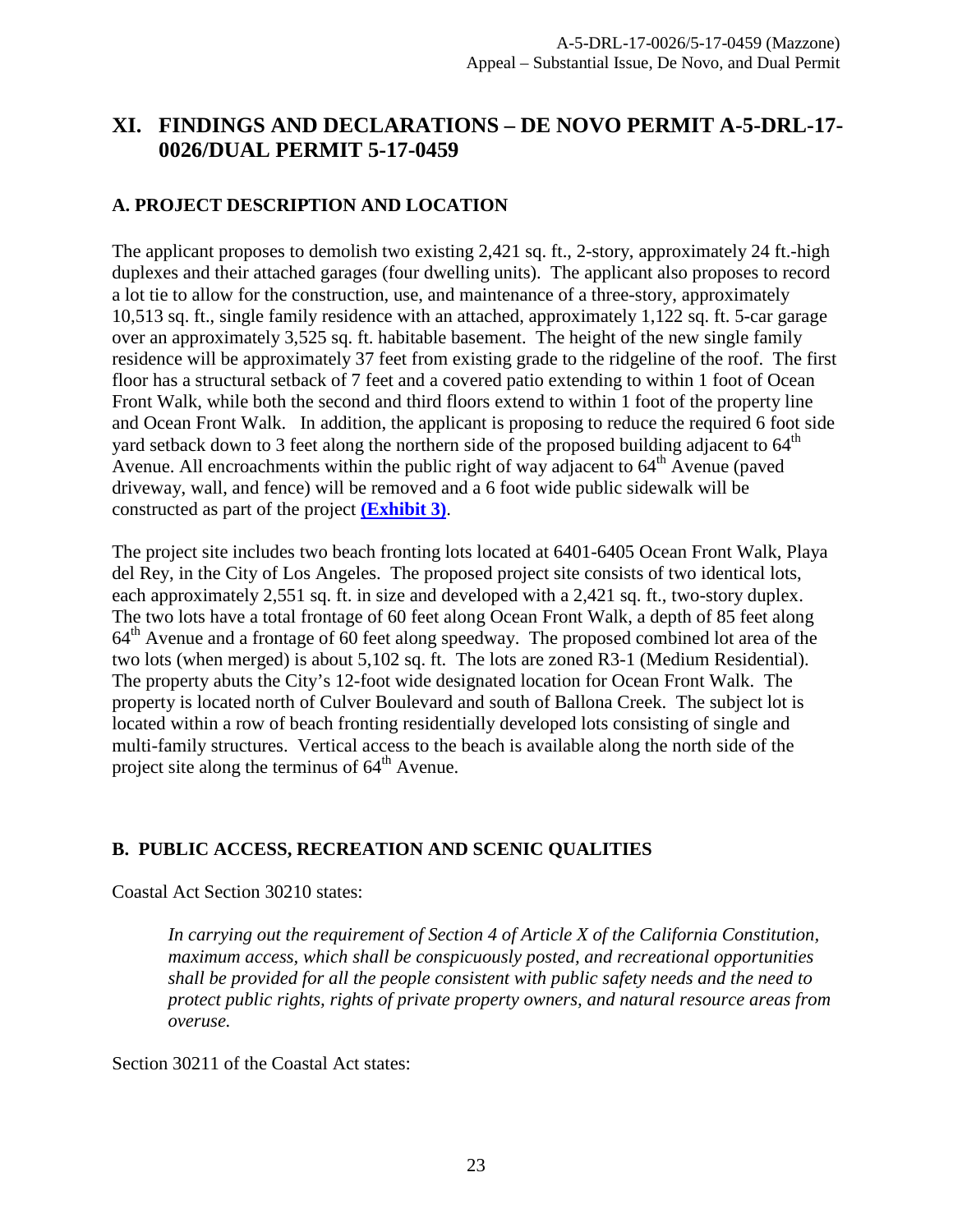*Development shall not interfere with the public's right of access to the sea where acquired through use or legislative authorization, including, but not limited to, the use of dry sand and rocky coastal beaches to the first line of terrestrial vegetation.*

Section 30212 of the Coastal Act states, in relevant part:

*(a) Public access from the nearest public roadway to the shoreline and along the coast shall be provided in new development projects except where:[…] (2) adequate access exists nearby, … Dedicated accessways shall not be required to be opened to public use until a public agency or private association agrees to accept responsibility for maintenance and liability of the accessway.*

Section 30214 of the Coastal Act states, in relevant part (emphasis added):

- *(b) The public access policies of this article shall be implemented in a manner that takes into account the need to regulate the time, place, and manner of public access depending on the facts and circumstances in each case including, but not limited to, the following:*
- *(5) The appropriateness of limiting public access to the right to pass and repass depending on such factors as the fragility of the natural resources in the area and the proximity of the access area to adjacent residential uses.*
- *(6) The need to provide for the management of access areas so as to protect the privacy of adjacent property owners and to protect the aesthetic values of the area by providing for the collection of litter.*

Section 30221 of the Coastal Act states:

*Oceanfront land suitable for recreational use shall be protected for recreational use and development unless present and foreseeable future demand for public or commercial recreational activities that could be accommodated on the property is already adequately provided for in the area.* 

The project site is a beach fronting lot located within a row of beach fronting residentially developed lots consisting of single and multi-family structures. Lateral public access is available immediately seaward of the property via an improved 12 foot wide public sidewalk and the sandy beach (Dockweiler State Beach). Vertical access to the beach is available directly north of the property along the improved terminus of  $64<sup>th</sup>$  Avenue (**[Exhibit 1](https://documents.coastal.ca.gov/reports/2017/12/th10b/th10b-12-2017-exhibits.pdf)**). The proposed singlefamily residence will have a structural rear yard (seaward) setback of 7 feet on the first floor, with a covered patio that extends to one foot from the property line, and setbacks of one foot from the property line on the second and third floor. There is also a side yard variance request to reduce the required 6 foot setback to 3 feet along the sides adjacent to  $64<sup>th</sup>$  Avenue and the neighboring property. As described in the substantial issue portion of the staff report, the findings of which are incorporated here by reference, these proposed rear and side yard setbacks effectively encroach onto public areas and serve to reduce public beach access and recreation areas.

#### Rear Yard Setback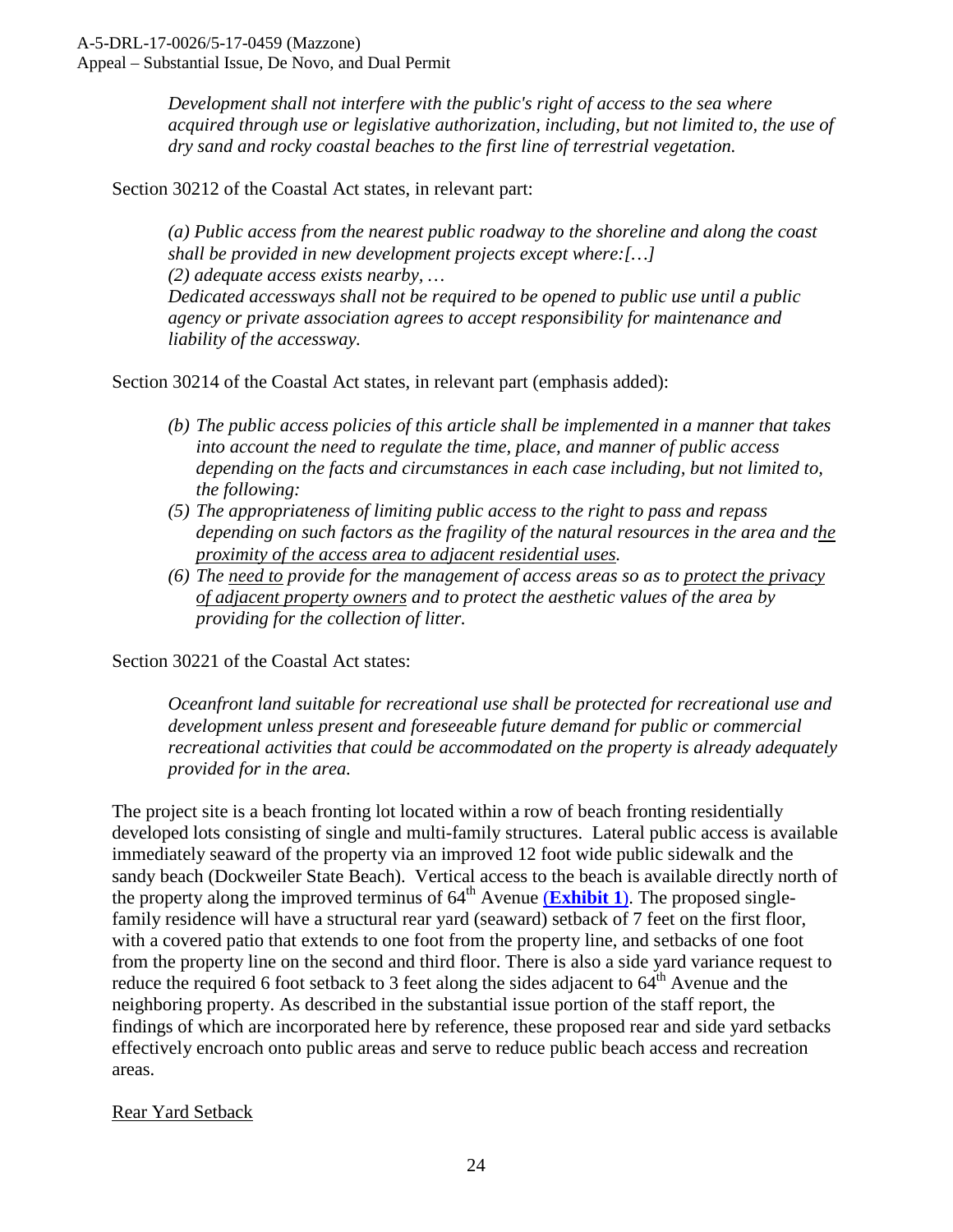The property abuts the City's 12-foot wide Ocean Front Walk boardwalk. Although the existing residences are set back from the seaward property line and Ocean Front Walk by approximately 14 feet, the proposed single family residence would extend further seaward than the existing residences on the first floor, with a structural setback of 7 feet and a covered patio extending to within 1 foot of Ocean Front Walk. The proposed residence will also extend seaward on the upper stories, with both the second and third floors extending to within 1 foot of the seaward property line and Ocean Front Walk **[\(Exhibit 2\)](https://documents.coastal.ca.gov/reports/2017/12/th10b/th10b-12-2017-exhibits.pdf)**.

In the past, for beachfront properties in this area, the City of Los Angeles has allowed development, including habitable structures, to reduce the normally required 15 foot rear yard setback for R3-1 zoned lots to as little as 1 foot from the rear (seaward) property line pursuant to City Ordinance No. 164763 (4/12/1989). The City has also permitted temporary private encroachment onto Ocean Front Walk until such time as the entire walkway is completed. However, this previous pattern of development has resulted in actual private use of public space as well as inadequate setbacks between private and public spaces, which can result in the appearance that the areas designated for future public access (Ocean Front Walk in this case) are actually private. Without adequate buffers between private residential development and public spaces, conflicts arise which could potentially result in the obstruction and/or loss of public access in this area. Specifically, the provision of only a 1 foot setback between the private structure and Ocean Front Walk would not allow adequate space on the applicants' property for painting and other repair and maintenance activities to occur without encroaching into the public accessway. Furthermore, this area has been subject to flooding during storm events, and with an inadequate rear yard (seaward) setback, the property may not have adequate room on the site to implement adaptive measures addressing flooding and future sea level rise without impacting public access or coastal resources. Moreover, without adequate setbacks, the close proximity of the residents effectively privatizes the public beach and walkway area in front of the residences because the public is uncomfortable being so close to the residential structures and will not use that portion of the beach. In response to these concerns, at the Commission hearing on March 9, 2017, on CDP no. 5-16-0757 (Greene), the Commission determined that a 5-ft. rear setback for all floors, including upper story decks, of development along this stretch of Playa Del Rey was required to allow for maximum public access and recreation opportunities and to protect both public access and privacy of residents.

As mentioned above, the intent of the City has been to complete Ocean Front Walk upon redevelopment of each individual lot, and upon completion, the homeowners will be required by the City to remove their private items that currently obstruct public use of the boardwalk, and the boardwalk will be opened to the public for use. However, as a result of the current allowance of private use on the public accessway, whether authorized through an R-permit or not, there has been a growing privatization of public areas. This trend has the consequence of resulting in the perception that the areas seaward of the development are private (i.e. backyard areas) when, in fact, because the residences are built so close to the property line (within 1-foot), the area almost immediately adjacent to the buildings is actually public. As a consequence, the public has perceivably lost approximately 12 feet of beach access area.

The existing two-story duplexes have a ground-floor and second-floor structural setback of approximately 14 feet from the rear (seaward) property line, with a ground level patio improved to the property line. The proposed single family residence will reduce the ground floor structural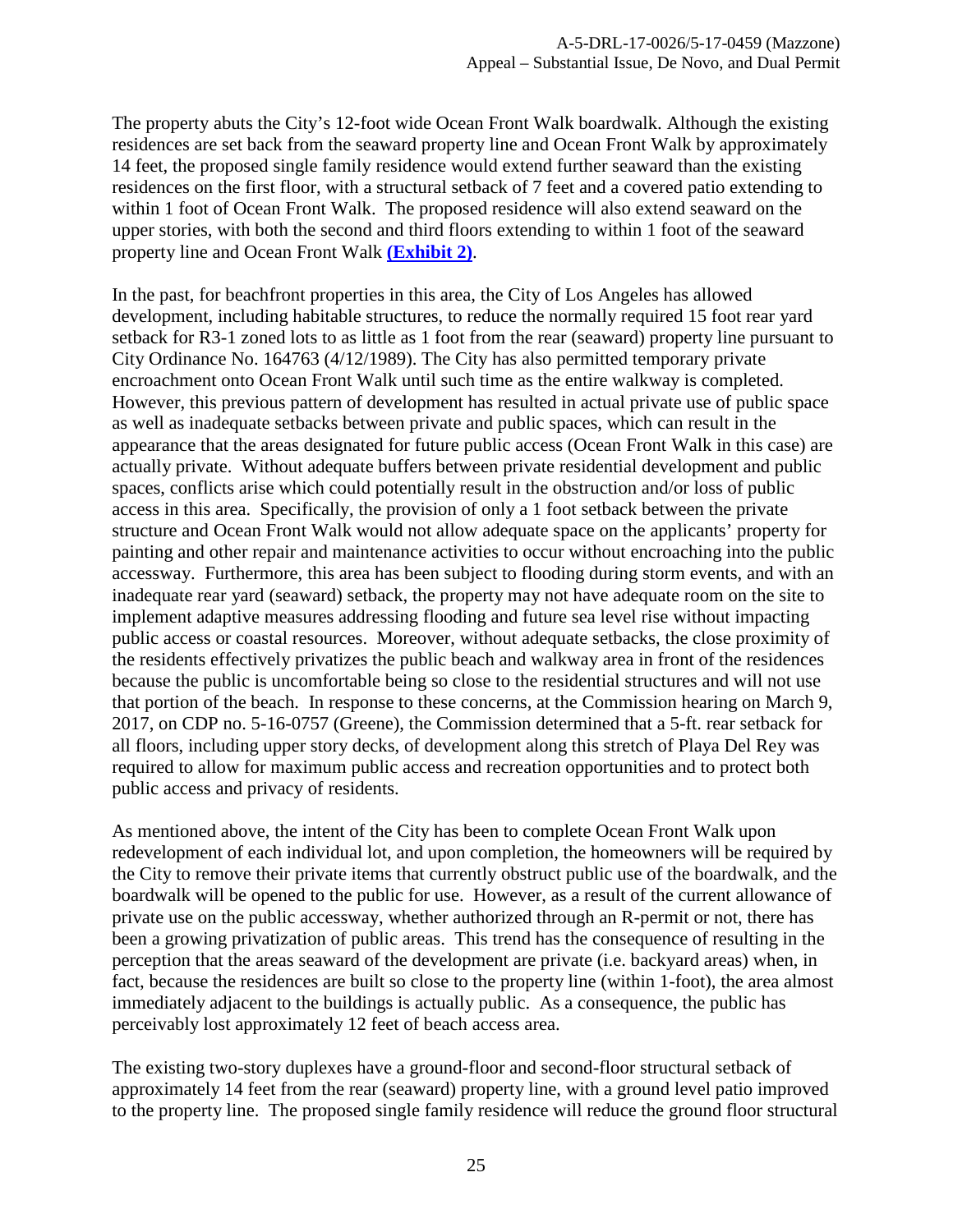#### A-5-DRL-17-0026/5-17-0459 (Mazzone)

Appeal – Substantial Issue, De Novo, and Dual Permit

setback to 7 feet and 1 foot on the upper stories for habitable area. With the proposed seaward setbacks of the proposed residence, there will be no area on the private parcel that will function as a privacy buffer between the proposed single family residence and Ocean Front Walk, as the upper stories will almost be directly above the public walkway.

For the reasons discussed above, the provision of an adequate setback between private development and areas specifically designated for public access and recreation is critical given the potential for such areas to appear to be private property, and to avoid potential conflicts between private property owners and members of the public. In this case, the normally required rear yard setback for a structure on the subject site is 15 feet. The City's approval of the project and the reduction in the normally required setback would not provide for an adequate area on the applicant's private property for even normal maintenance of the structure to occur, much less provide for an adequate buffer between private development and the public access way.

Additionally, the allowance of a minimal beachfront setback of 1 foot has the potential for cumulative future public access loss, including the loss of the boardwalk altogether in this area. Upon completion of the boardwalk, the City is supposed to require homeowners to remove their items from the public area designated for Ocean Front Walk and open the walkway for public use. However, because these homeowners have been allowed to use the public area designated for the walkway, in lieu of having their own private yards because they have built out their residence so far as to eliminate any potential yard space, they have created a rear yard buffer using public beach between their private area and the public. This has the potential to result in conflicts between users of private property and users of the public accessway, and potentially conflicts between the City and the homeowners at the time when the boardwalk is complete. If homeowners refuse to remove their property, or even if they do remove it but then act in other ways to discourage public use of the pathway that is adjacent to their homes, this would cause conflicts with the public access policies of the Coastal Act. In the Commission's experience in past permit actions, property owners have often objected to having trails or public accessways in close proximity to their residences because of concerns over noise, privacy, and other effects of having the public walking close to their homes. Examples of these conflicts have come before the Commission in several forms including, but not limited to, (1) homeowners presenting evidence of conflicts between beachfront homeowners and public users of the beach, including homeowners' claims of invasion of privacy by the public (e.g., CDP No. A-1-MEN-16-0040), and (2) homeowners arguing that a public trail near their home interferes with their privacy interests and property rights, and the Commission imposing measures on the trail project to mitigate conflicts between homeowners and trail users (e.g., CCC-05-CD-09).

When the entire boardwalk is eventually opened to the public, the misleading, temporary privacy buffer that has been created through the privatization of the public area designated for Ocean Front Walk will be eliminated, and the public will be able to walk on the boardwalk within 1 foot of these residences. This could lead to conflicts between the public and homeowners similar to what the Commission has seen in other instances (see examples above), and could result in complaints to the City of Los Angeles concerning privacy and security of the private residences due to the lack of a buffer between the private and public areas.

Relatedly, Section 30214 demonstrates that the Coastal Act recognizes the inherent conflicts between public use and private property that must be managed in a way that maximizes public access while also protecting private property. In this case, Ocean Front Walk is a known,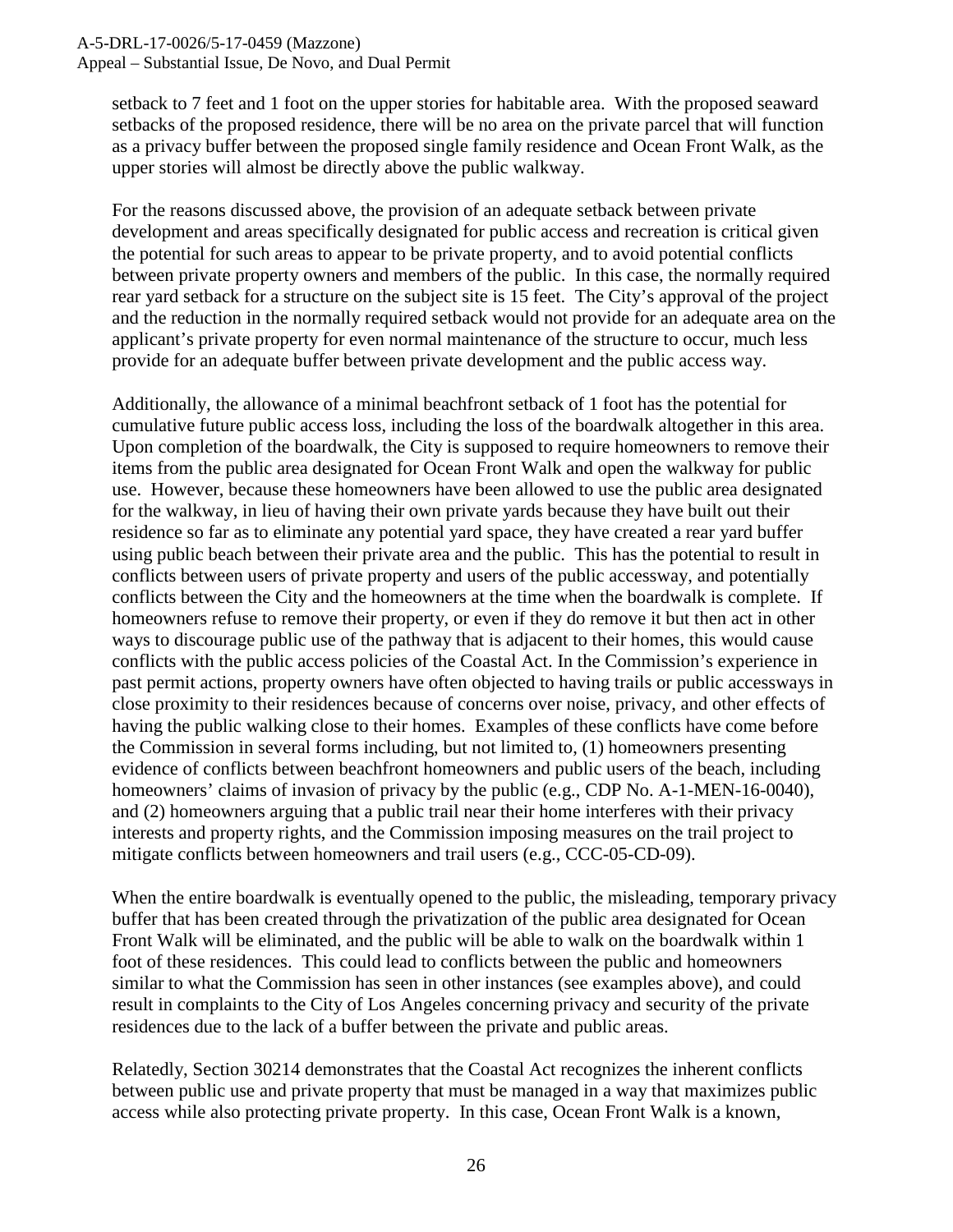dedicated public walkway, and new development should not be allowed to be constructed in a manner that could foreclose the ability of the homeowner to maintain some privacy. As Section 30214 describes, public access may have to be curtailed due to safety issues in some instances if adjacent residential uses are too close and privacy could be compromised. As mentioned before, upon completion of the entire length of Ocean Front Walk, the walkway is supposed to be open for public use. However, if property owners continue to build structures with inadequate setbacks from the public space, homeowners will not have the ability to obtain privacy, and they may attempt to restrict or modify public access to the public walkway in front of their homes. While the existing homeowner has expressed no concern over having a public walkway just 1 foot from his doorway and windows, this owner will not be there forever, and the Commission must look at the long-term effect of allowing residential structures in close proximity to the walkway and must protect future homeowners too.

Furthermore, this residential area is designated R3-1 (Medium Residential) by the City, which according to the City's Municipal Code, is required to provide a rear yard setback of no less than 15 feet (Ord. No. 121925, 6/4/62). The only residential areas in the City allowed a smaller rear setback requirement are those zoned RU (10-foot setback), RZ2.5 (0-foot setback), RZ3 (0-foot setback) and RZ4 (0-foot setback). In addition, south of this location and south of Culver Boulevard, beach fronting residences along Trolleyway, in Playa del Rey, are consistently required to have a 15-foot setback from their rear (seaward) property line to ensure an adequate buffer between the private residential areas and the public beach. However, between Culver Boulevard and Ballona Creek, the City has allowed buildout to within 1 foot of the property line and Ocean Front Walk through Building Line Ordinance No. 164763 (4/12/1989), which has not been approved by the Commission.

Overall, the previously approved pattern of development has led to inadequate setbacks between the private and public spaces, which is likely to result in public access conflicts and the loss of public access in this area. Therefore, the Commission imposes **Special Condition 1**, which requires that the proposed development have a *minimum* 5-foot rear (seaward side) setback on both the ground floor and all upper-stories (including decks) and the applicants submit revised plans showing these changes for review and approval by the Executive Director prior to the issuance of the permit **[\(Exhibit 3\)](https://documents.coastal.ca.gov/reports/2017/12/th10b/th10b-12-2017-exhibits.pdf)**. The Commission further finds that an even greater setback than required by **Special Condition 1** may be appropriate, such as the normally required 15 foot rear yard setback for residential areas and that this issue should be carefully evaluated as part of the City's future Local Coastal Program for this area. In this case, the provision of a 5 foot setback from the rear (seaward) property line should be considered the minimum setback necessary to allow for normal repair and maintenance activities of the residence on site to occur on the applicants' property without requiring encroachment into public beach and Ocean Front Walk areas, provide for a minimum privacy buffer, avoid the appearance of privatization of the area designated for Ocean Front Walk, and minimize potential conflicts between private property owners and members of the public using Ocean Front Walk.

#### Side Yard Setback

The existing duplexes currently observe a side yard setback of 3 feet on both the northern and southern ends of the property. The side yard minimum setback is typically 6 feet in this area; however, a side yard variance was granted for the duplexes in 1989 to reduce the side yard setback requirement from six feet to three feet from the property. The property also has an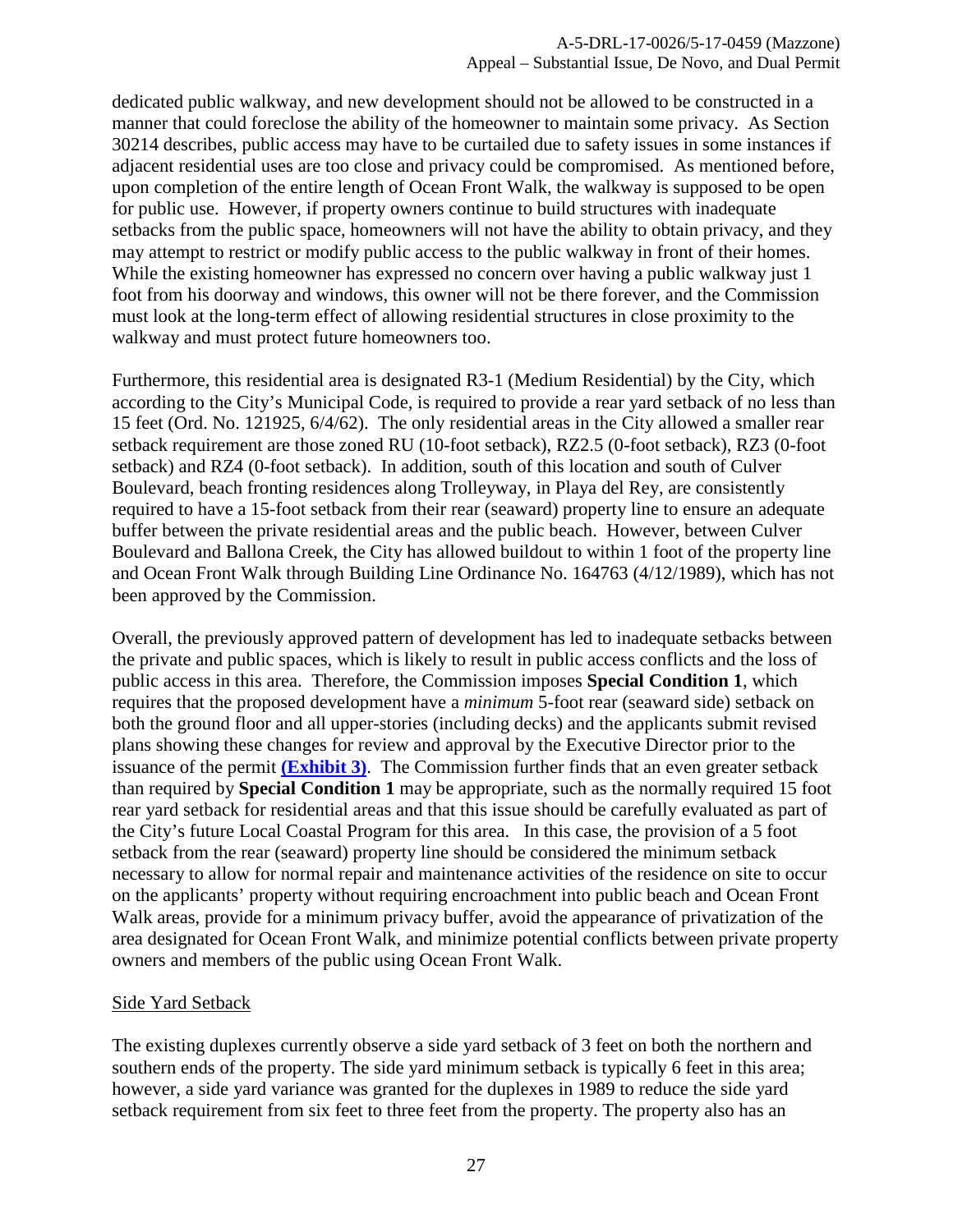A-5-DRL-17-0026/5-17-0459 (Mazzone)

Appeal – Substantial Issue, De Novo, and Dual Permit

unpermitted 6 foot encroachment into the public right of way of 64th Avenue that is currently being used as a private parking area for the adjacent duplex (**[Exhibit 2](https://documents.coastal.ca.gov/reports/2017/12/th10b/th10b-12-2017-exhibits.pdf)**). The encroachment includes a paved driveway that is enclosed with a wall and fence with a combined height of approximately 6 feet. No record of a City Revocable Permit (R-Permits) has been found for this private encroachment. Approval of Permits A-5-DRL-17-0026 and 5-17-0459 will resolve this current violation by limiting all development on the side adjacent to  $64<sup>th</sup>$  Avenue with a minimum 6 foot setback from the property line (See **Special Condition 1).** This ensures that no development extends beyond the property line and into the public right-of-way.

As part of the proposed project, the applicant has requested a side yard variance to reduce the northern setback adjacent to  $64^{\text{th}}$  Avenue from 6 feet to 3 feet in order to construct the proposed residence as designed. The side yard setback on the southern side of the property adjacent to the neighboring residence will have the required 6 foot setback. The project plans also show that the existing encroachments beyond the property line will be removed and that a public sidewalk and curb will be constructed in its place within the right-of-way.

Similar to the rear setback discussion, having an inadequate side yard setback can negatively impact beach access. Although the conversion of the private parking area back into a public sidewalk will serve to improve pedestrian beach access, the opportunity afforded by this action can be lost or reduced with too small of a side setback. Similar to Ocean Front Walk, pedestrians may be discouraged from using the sidewalk or avoid using the walkway due to the proximity of the private residence. More concretely, repair or maintenance of that side of the home would almost certainly require equipment to be stored, and workmen to utilize, the public sidewalk. Although a sidewalk is provided on the other side of  $64<sup>th</sup>$  Avenue, the pedestrian access corridor has the potential to shrink due to these factors.

Therefore, **Special Condition 1** requires that the proposed development have at least 6 foot sideyard setback on all levels (**[Exhibit 3](https://documents.coastal.ca.gov/reports/2017/12/th10b/th10b-12-2017-exhibits.pdf)**). The applicants must submit revised plans showing these changes for review and approval by the Executive Director prior to the issuance of the permit.

Thus, as conditioned, the proposed development conforms to Sections 30210 through 30214, Sections 30220 through 30224, and 30252 of the Coastal Act.

#### <span id="page-27-0"></span>**C. HAZARDS**

Section 30253 of the Coastal Act states, in relevant part:

*New development shall:* 

*(a) Minimize risks to life and property in areas of high geologic, flood, and fire hazard.* 

*(b) Assure stability and structural integrity, and neither create nor contribute significantly to erosion, geologic instability, or destruction of the site or surrounding area or in any way require the construction of protective devices that would substantially alter natural landforms along bluffs and cliffs.*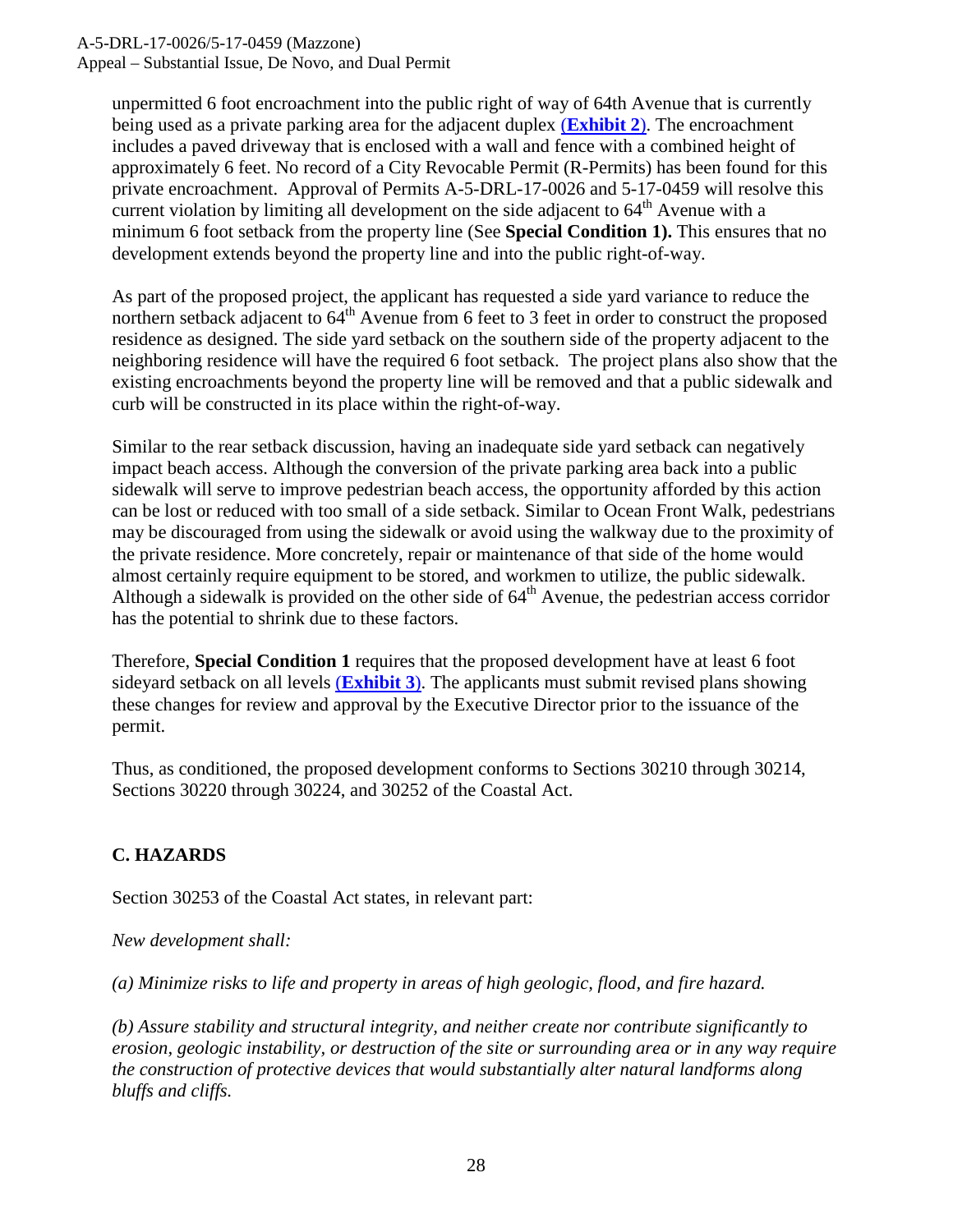Section 30253 of the Coastal Act requires that new development assures stability and structural integrity and does not create or contribute to significant erosion, geologic instability or destruction of the area or in any way necessitate the construction of protective devices that would substantially alter natural landforms along bluffs and cliffs.

The beach area in front of the property is a broad beach, approximately 400- to 500-feet in width. Due to the width of the beach and the location of the jetty for the entrance channel, properties along this area of beach area are generally protected from storm wave impacts and have not required shoreline protective devices. However, to analyze the suitability of the site for the proposed development relative to potential hazards from sea level rise, erosion, wave attack, flooding and other coastal hazards, Commission staff requested the preparation of a hazards analysis, prepared by an appropriately licensed professional (e.g. coastal engineer). The purpose of this analysis was to determine the potential for future storm damage and identify any possible mitigation measures that could be incorporated into the project design.

The applicants submitted the following coastal hazard investigation: *Coastal Hazard and Wave Runup Study for 6401-6405 Ocean Front Walk, Playa del Rey, City of Los Angeles, California*  prepared by GeoSoils, Inc*.*, dated 7/16/2017. The study identifies the presence of a relatively wide area of approximately 550 feet between the proposed project and the mean high tide line, consisting of a beach and concrete public boardwalk/bike path that protects the proposed improvements from maximum projected wave runup elevation. Additionally, the study states that even with an approximate 5-foot rise in sea level rise over the next 75 years, the proposed improvements are reasonably safe from flooding and wave runup erosion. Ultimately, this study concludes: "*The overtopping waters over the next 75 years most likely will not reach the subject site even under the extreme design conditions."*

Although the applicants' report indicates that the site is safe for development at this time, beach areas are dynamic environments and may be subject to unforeseen changes. Such changes may affect beach processes. For example, the County constructs a seasonal berm along the beach to protect County improvements such as restrooms, bicycle path, and lifeguard stations in the area. As long as the wide sandy beach is intact, the new development should be safe from sea level rise. However, if something were to happen that would cause damage to the beach, then shoreline retreat may occur.

In addition, the Commission is aware of growing concerns among residents in this location regarding flooding and wave uprush. Most recently, Coastal Development Permit No. 5-14-1345 (Los Angeles County Department of Beaches and Harbors) for the "*Construction of 9 seasonal sand berms, for winter storm wave protection, and measuring approximately 15 feet high and varying in length from approximately 200 feet to 1,500 feet in length*," for Venice Beach, Dockweiler State Beach, and Hermosa Beach, was presented for Commission approval at the hearing on September 9, 2015 in Arcata. At this hearing, members of the public, who live in Playa del Rey, raised concern over the length (300 feet) of the berm proposed in the area and requested it be longer to provide protection to the private residences in the area. One member of the public, representing the West Playa del Rey Homeowners Association, discussed flooding caused by paths of water flowing past the berm on the north and south sides causing the street to flood including subterranean parking areas. Citing past flooding occurrences during winter storm events and the lack of natural vegetation or dunes, the residents wanted the berm to not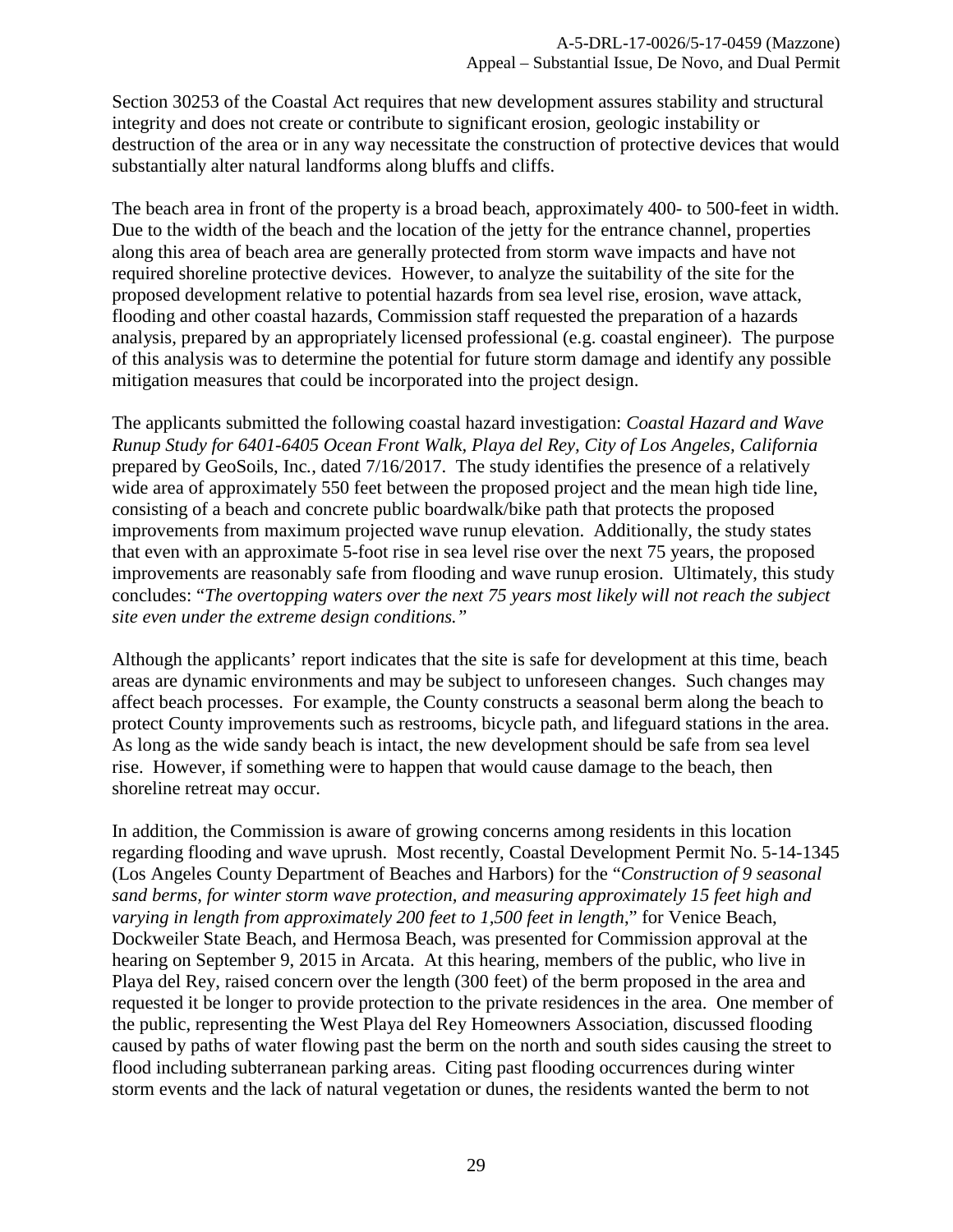$\overline{a}$ 

only protect the public facilities (i.e. lifeguard station) but to extend farther in order to protect the private residences.

Therefore, the proposed development is located in an area where coastal hazards exist that could adversely impact the development, particularly due to sea level rise. The Commission imposes **Special Condition 1** which requires that the proposed development have at least a 5-foot rear (seaward) setback and the applicants submit revised plans showing these changes for review and approval by the Executive Director prior to the issuance of the permit. While the Commission staff would prefer an even greater setback than this, it recognizes that 5 feet will provide at least a minimal buffer between the public and private entities. This buffer will, in the event of flooding or wave uprush, allow an area on the applicants' property to install protection measures, such as placing sandbags or temporary plywood barriers, without obstructing or interfering with public access.

Development adjacent to the ocean is inherently hazardous. Therefore, the Commission also imposes **Special Condition 2**, where the applicants must assume the risks inherent with the development.

In addition, development which may require a protective device in the future cannot be allowed due to the adverse impacts such devices have upon, among other things, public access, visual resources and shoreline processes. Although the applicants submitted a hazards report stating that the development would most likely be safe from coastal hazards over the next 75 years, if something were to happen that caused damage to the beach, then shoreline retreat may occur more rapidly, endangering the proposed development. In particular, sea levels have been rising slightly for many years. Recent satellite measurements have detected global sea level rise from 1993 to present of 3 mm/yr or a significant increase above the historic trend observed from tide gauges. Recent observations of sea level along parts of the California coast have shown some anomalous trends, however; and there is a growing body of evidence that there has been a slight increase in global temperature and that an accelerated rate of sea level rise can be expected to accompany this increase in temperature. Sea level rise is expected to increase significantly throughout the 21st century. The National Research Council (NRC) report, Sea-Level Rise for the Coasts of California, Oregon, and Washington: Past Present and Future indicates that sea level rise of [1](#page-29-0).5 to 5.5 ft. could occur by the year  $2100$ .<sup>1</sup> The NRC report was adopted by the Ocean Protection Council and recognized by the Coastal Commission's Sea Level Rise Policy Guidance as the current best available science on sea level rise in California. However, although this represents the best current estimate of sea level rise, there is uncertainty in sea level rise science, particularly regarding ice-sheet dynamics and future greenhouse gas emissions. In particular, it is possible that future research will conclude that sea levels will rise at an even more accelerated rate than currently predicted, resulting both in earlier impacts to coastal sites as well as more significant impacts over time. If this occurs, property owners such as the applicants may wish to construct shoreline protective devices.

<span id="page-29-0"></span><sup>&</sup>lt;sup>1</sup> National Research Council (NRC). 2012. Sea-Level Rise for the Coasts of California, Oregon, and Washington: Past, Present, and Future. Report by the Committee on Sea Level Rise in California, Oregon, and Washington. National Academies Press, Washington, DC. 250 pp. [http://www.nap.edu/catalog/13389/sea-level-rise-for-the-coasts-of-california-oregonand-washington.](http://www.nap.edu/catalog/13389/sea-level-rise-for-the-coasts-of-california-oregonand-washington)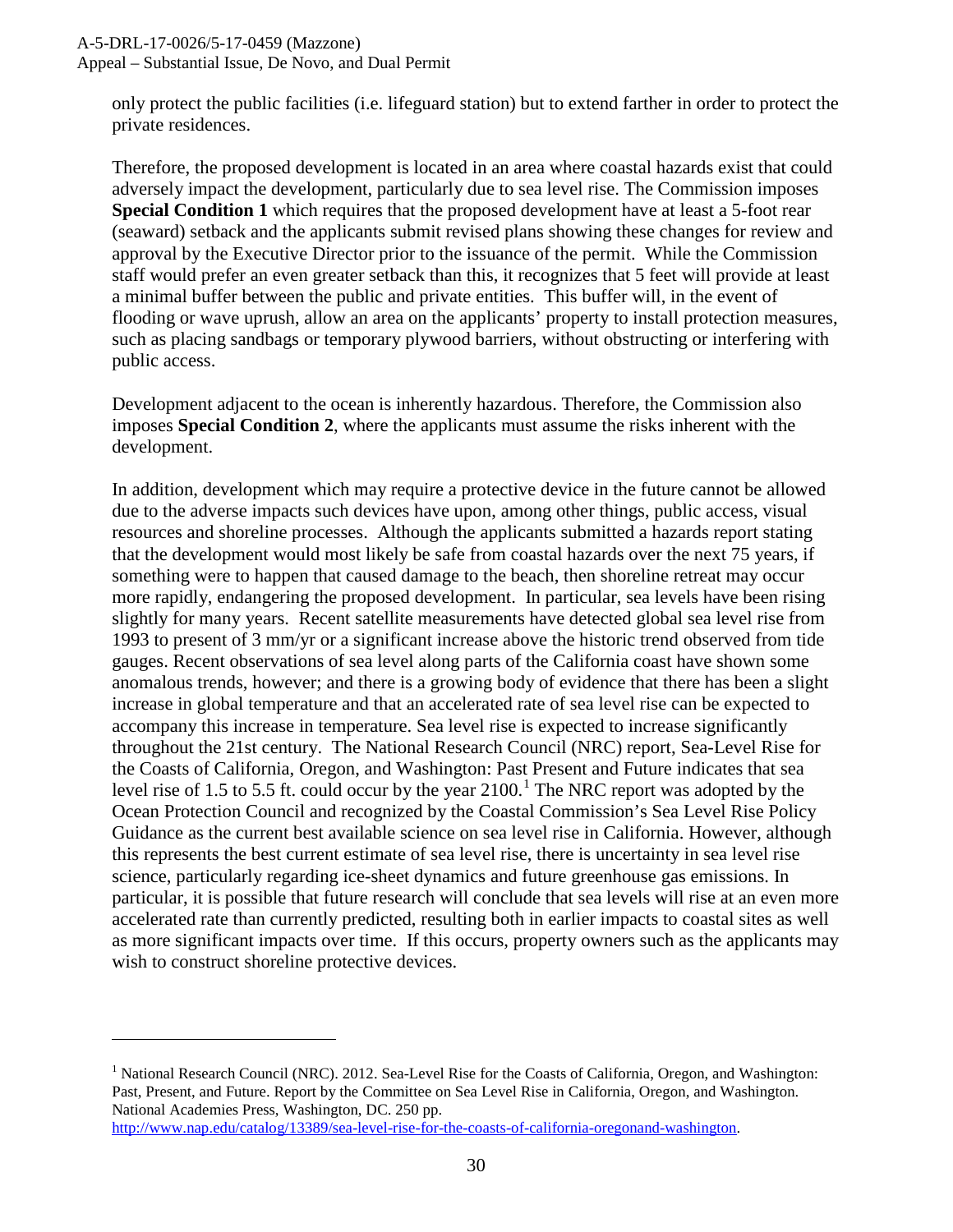However, shoreline protective devices, by their very nature, tend to conflict with Chapter 3 policies because they can have a variety of adverse impacts on coastal resources, including adverse effects on sand supply, public access, coastal views, natural landforms, and overall shoreline beach dynamics on and off site, ultimately resulting in the loss of beach. Shoreline protection devices also directly interfere with public access to tidelands by impeding the ambulatory nature of boundary between public and private lands. The impact of a shoreline protective device on public access is most evident on a beach where wave run-up and the mean high tide line are frequently observed in an extreme landward position during storm events and the winter season. As the shoreline retreats landward due to the natural process of erosion, the boundary between public and private land also retreats landward. Construction of rock revetments and seawalls to protect private property prevents any current or future migration of the shoreline landward, thus eliminating the distance between the high water mark and low water mark. As the distance between the high water mark and low water mark becomes obsolete, the seawall effectively eliminates lateral access opportunities along the beach as the entire area below the fixed high tideline is inundated. The ultimate result of a fixed tideline boundary (which would otherwise normally migrate and retreat landward, while maintaining a passable distance between the high water mark and low water mark overtime) is a reduction or elimination of the area of sandy beach available for public access and recreation.

Interference by shoreline protective devices can result in a number of adverse effects on the dynamic shoreline system and the public's ability to access the beach. First, changes in the shoreline profile, particularly changes in the slope of the profile which results from a reduced beach berm width, alter the usable beach area. A beach that rests either temporarily or permanently at a steeper angle than under natural conditions will have less horizontal distance between the mean low water and mean high water lines. This narrows the beach area available for public access. The second effect on access is through a progressive loss of sand as shore material is not available to nourish the nearshore sand bar. The lack of an effective bar can allow such high wave energy on the shoreline that materials may be lost far offshore where it is no longer available to nourish the beach. This affects public access again through a loss of beach area. Third, shoreline protective devices such as revetments and bulkheads cumulatively affect shoreline sand supply and public access by causing accelerated and increased erosion on adjacent public beaches. This effect may not become clear until such devices are constructed individually along a shoreline and they reach a public beach. In addition, if a seasonal eroded beach condition occurs with greater frequency due to the placement of a shoreline protective device on the subject site, then the subject beach would also accrete at a slower rate. Fourth, if not sited landward in a location that ensures that the seawall is only acted upon during severe storm events, beach scour during the winter season will be accelerated because there is less beach area to dissipate the wave's energy.

Therefore, the proposed development is located in an area where coastal hazards exist that could adversely impact the development. To minimize the project's potential future impact on shoreline processes and public access, and to put the applicants and future owners on notice that Section 30253 limits their ability to ever construct a protective device to protect the new development, the Commission imposes **Special Condition 3** which prohibits construction of any future shoreline protective device(s) to protect the development approved pursuant to Coastal Development Permit No. A-5-DRL-17-0026 and 5-17-0459 including, but not limited to residence, foundations, decks, balconies, patios, and hardscape in the event that the development is threatened with damage or destruction from waves, erosion, storm conditions, liquefaction,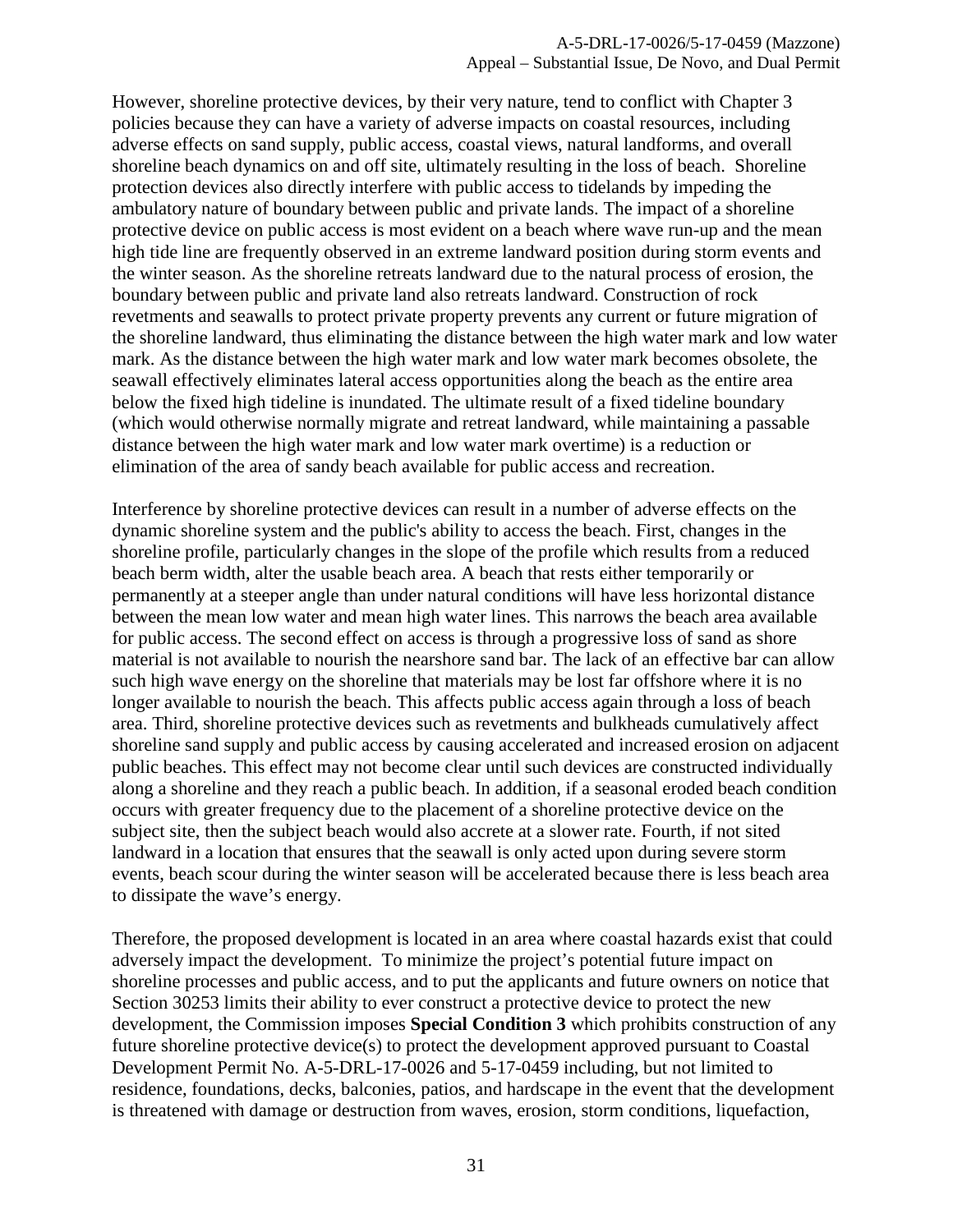A-5-DRL-17-0026/5-17-0459 (Mazzone) Appeal – Substantial Issue, De Novo, and Dual Permit

flooding, and sea level rise or other natural coastal hazards in the future. **Special Condition 3** also protects future public access opportunities if sea level rise causes public lands to migrate landward by clarifying that the permit only allows the development to remain for so long as it is on private property and by requiring removal if at any time it encroaches onto public property<sup>[2](#page-31-1)</sup>. Relatedly, **Special Condition 4** is imposed to provide clear notice that only the development described in this permit is authorized to be kept and maintained, and development activity beyond the parameters spelled out in the special conditions of this permit shall require a separate approval from the Commission.

Therefore, only as conditioned, the Commission finds that the development conforms to the requirements of Section 30253 of the Coastal Act regarding the siting of development in hazardous locations.

#### <span id="page-31-0"></span>**D. DEVELOPMENT/COMMUNITY CHARACTER; VISUAL/SCENIC QUALITIES**

Section 30251 of the Coastal Act states that:

 $\overline{a}$ 

*The scenic and visual qualities of coastal areas shall be considered and protected as a resource of public importance. Permitted development shall be sited and designed to protect views to and along the ocean and scenic coastal areas, to minimize the alteration of natural land forms, to be visually compatible with the character of surrounding areas…* 

The proposed project site contains two 2,550 square foot beachfront lots (**[Exhibit 1](https://documents.coastal.ca.gov/reports/2017/12/th10b/th10b-12-2017-exhibits.pdf)**). The lots are zoned R3-1 (Medium Residential) according to the Los Angeles Planning and Zoning code. The project site is currently developed with two two-story residential duplex structures, each with an attached garage, and a parking area adjacent to the property along 64<sup>th</sup> Avenue.

The neighborhood is developed with residential structures that are two to three story singlefamily and high density multi-family residences, with maximum heights of approximately 35 to 37 feet. Based on past permit actions, the Commission has limited residential structures in the area to a maximum height of 37 feet. As such, the proposed project, with a height of 36 feet 11 inches, complies with the 37-foot height limit. Therefore, the maximum height of the residence will be consistent with the surrounding area.

The single family residences in the vicinity of the project site have an average square footage of approximately 2,400 square feet, while the floor area of individual units within large multifamily complexes ranges from 1,100 to 2,600 square feet. The surrounding residential structures in the area are built on single and multiple lots and vary from 30 feet to 90 feet wide, and 95 feet deep, along the oceanfront. Most structures are rectangular or square in shape, with flat roofs, little architectural articulation, and are built out setback line to setback line. The proposed single family residence, standing at 10,513 square feet, is larger than any individual unit of a multi-

<span id="page-31-1"></span> $<sup>2</sup>$  Although Special Condition 3 is discussed under this Hazards section, it also serves to protect public access and</sup> visual resources, as discussed in this section. Accordingly, this section should be read together with Section C: Public Access and Recreation, and the findings in this section also apply to the Public Access and Recreation section, and vice versa, to the extent applicable.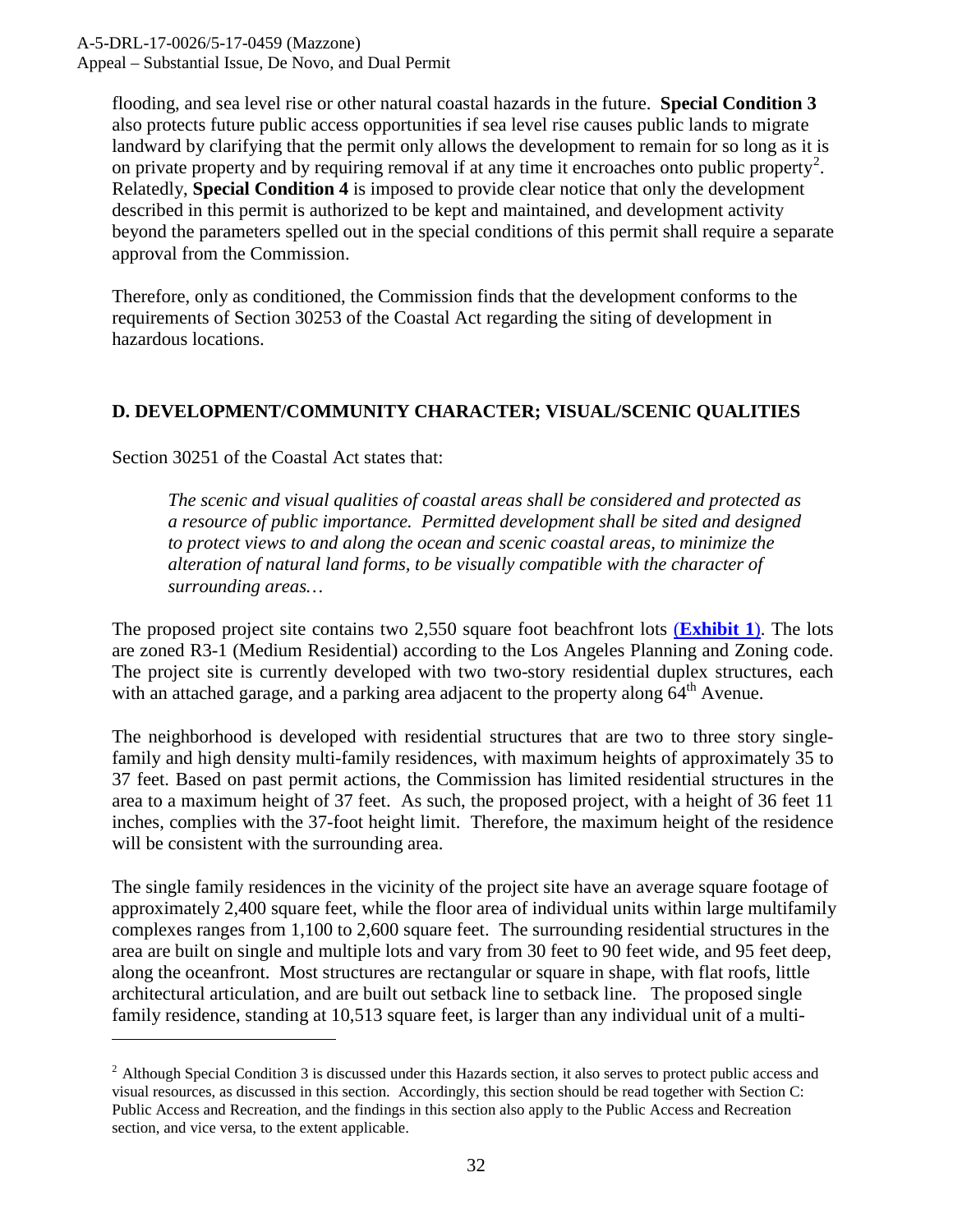family residential structure or individual single-family residential structure in the area, and the City's findings regarding consistency with community character did not consider this fact, nor did they analyze the relative bulk of the proposed home in comparison with surrounding buildings. However, upon further review of existing development in the surrounding area by Commission staff, the proposed single-family residence, although larger than other single-family residences, is consistent with the size and bulk of surrounding development. Therefore, although the City's analysis was inadequate, based on further analysis, the structure itself has a similar bulk and size as other buildings in the immediate area, so does conform with the character of the surrounding neighborhood.

The applicant is proposing a reduced side yard setback from 6 feet down to 3 feet along the northern property line, between Speedway and Oceanfront Walk, adjacent to the terminus of 64<sup>th</sup> Avenue **[\(Exhibit 3\).](https://documents.coastal.ca.gov/reports/2017/12/th10b/th10b-12-2017-exhibits.pdf)** The roadway is approximately 43 feet wide where it terminates at Oceanfront Walk. This and other perpendicular streets to the ocean that end at Oceanfront Walk provide public coastal views of the sandy beach, ocean and horizon. Because this area is highly developed with single and multi-family residences that are built close together, these streets provide the only public views from inland streets such as Speedway and Pacific Avenue. These corridors are surrounded by primarily 37 foot residences. Therefore, it is imperative that public view corridors in this area are protected to the maximum extent feasible. The existing duplexes are approximately 24 feet tall; the proposed development has a height increase of 13 feet. This is a significant height increase, and a minimum 6 foot setback is necessary to comply with Section 30251 of the Coastal Act, which requires the protection of scenic and visual qualities of the area and views to and along the ocean, requires that development be visually compatible with the character of the area, and requires restoration and enhancement of the visual quality in the area, where feasible.

Here, allowing a reduced setback for a new development that is larger in scale than the existing development would effectively reduce the view corridor along  $64<sup>th</sup>$  Avenue rather than protect views to the ocean. The proposed reduced setback allows the structure to encroach 3 feet farther into the side yard than what is normally required, reducing the distance between buildings on either side of  $64<sup>th</sup>$  Avenue and narrowing the public view corridor. Although there are similar setbacks in the area, these are older structures. With the proposed development, there is an opportunity to both protect and enhance the visual quality of the area by requiring a larger setback than the duplexes currently provide.

Therefore, the Commission finds that, only as conditioned, the development will conform with Section 30251 of the Coastal Act.

#### <span id="page-32-0"></span>**E. BIOLOGICAL RESOURCES**

#### **WATER QUALITY AND LANDSCAPING**

The proposed development has a potential for a discharge of polluted runoff from the project site. Drainage is directed into the City's main storm drain system, which eventually leads out into the ocean. Storage or placement of construction materials, debris, or waste in a location subject to erosion and dispersion or which may be discharged into coastal water via rain or wind would result in adverse impacts upon the marine environment that would reduce the biological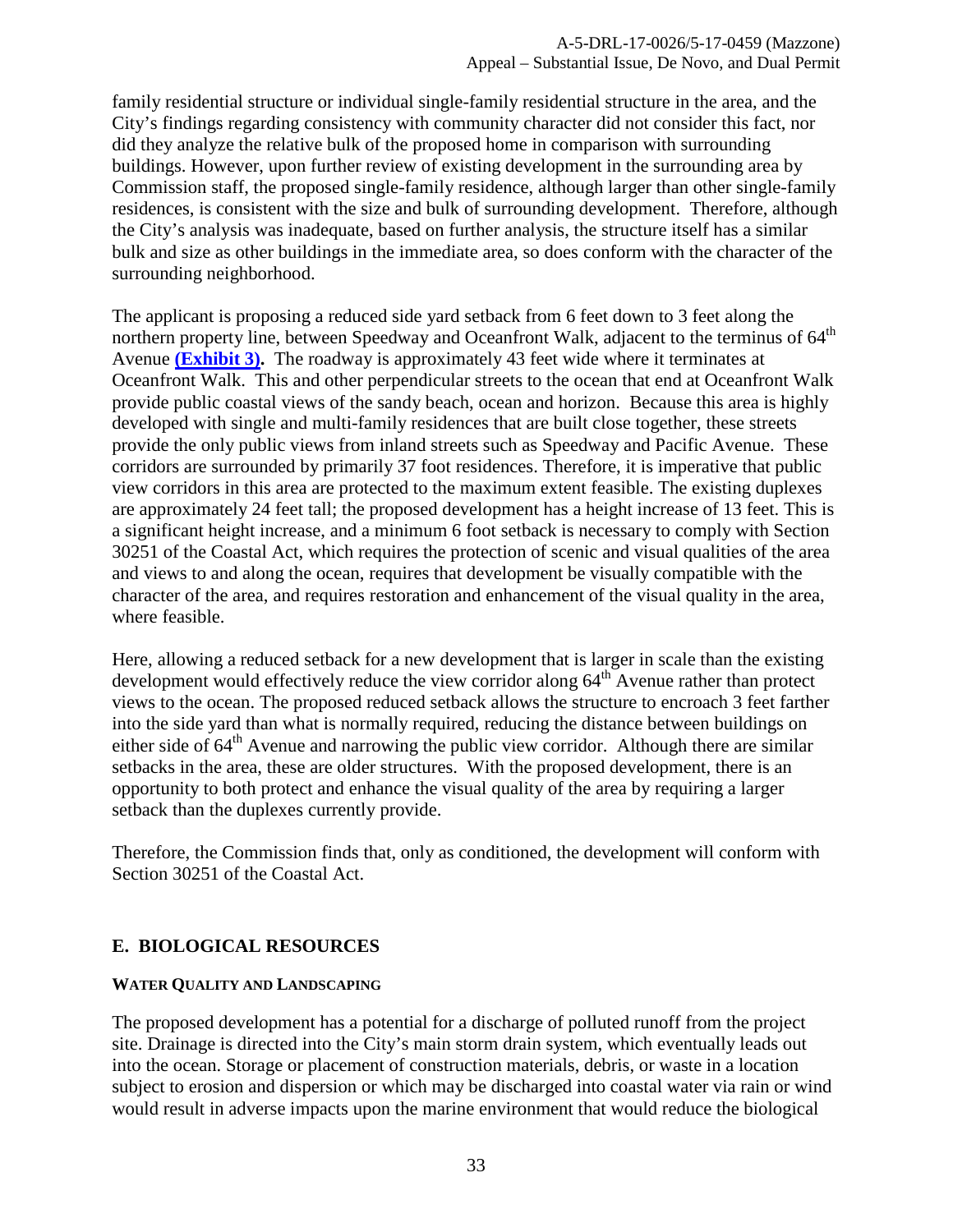Appeal – Substantial Issue, De Novo, and Dual Permit

productivity of coastal waters. For instance, construction debris entering the storm drain system and then coastal waters may cover and displace soft bottom habitat.

The City's coastal development permit for these projects requires that the applicants comply with the City's Best Management Practices for controlling runoff during and after construction. To ensure the prevention of pollution of the coast, the Commission requires construction-related requirements and best management practices under **Special Condition 5.** 

#### **2. Post-Construction Impacts to Water Quality**

Drainage from the roof drains, gutters, and downspouts will be diverted into landscaped areas and permeable surfaces which will direct the runoff to the street's main storm drain system. To address water quality, the Commission requires **Special Condition 6,** which requires that the applicants conform to the submitted drainage and run-off control plans to prevent pollution and impacts to water quality.

The applicant has indicated that drought-tolerant, non-invasive vegetation will be used for new landscaping. Because of the close proximity of the Ballona wetlands, which is an Environmentally Sensitive Habitat Area, located approximately 900 feet east of the project site, and the wetlands restoration efforts that are on-going, the placement of any vegetation that is considered to be invasive which could supplant native vegetation should not be allowed. Invasive plants have the potential to overcome native plants and spread quickly. Invasive plants are generally those identified by the California Invasive Plant Council (http://www.cal-ipc.org/) and California Native Plant Society (www.CNPS.org) in their publications. Furthermore, any plants in the landscape plan should be drought tolerant to minimize the use of water (and preferably native to coastal Los Angeles County). The term drought tolerant is equivalent to the term 'low water use' as defined and used by "A Guide to Estimating Irrigation Water Needs of Landscape Plantings in California" prepared by University of California Cooperative Extension and the California Department of Water Resources dated August 2000 available at http://www.water.ca.gov/wateruseefficiency/docs/wucols00.pdf). To ensure that all newly vegetated landscaped areas shall only consist of native plants or non-native drought tolerant plants, which are non-invasive, the Commission imposes **Special Condition 7**.

The development, as proposed and as conditioned, incorporates design features to minimize the effect of construction and post-construction activities on the marine environment, biological productivity and coastal water quality. Therefore, the Commission finds that the proposed development, as conditioned, conforms to Sections 30230 and 30231 of the Coastal Act regarding the protection of water quality to protect marine resources, promote the biological productivity of coastal waters and to protect human health.

#### **BIRD STRIKE PREVENTION**

The subject property is located on an oceanfront lot, and is in close proximity to the Ballona Wetland Preserve, a known sensitive habitat for several bird species. The proposed development includes second and third-floor decks with railings stretching the length of the seaward side of the structure. Glass railing systems, walls or wind screens are known to have adverse impacts upon a variety of bird species. Birds are known to strike these glass walls causing their death or stunning them, which exposes them to predation. To ensure bird strike prevention, **Special Condition 8** requires that the applicants use a material for the large glass doors, windows and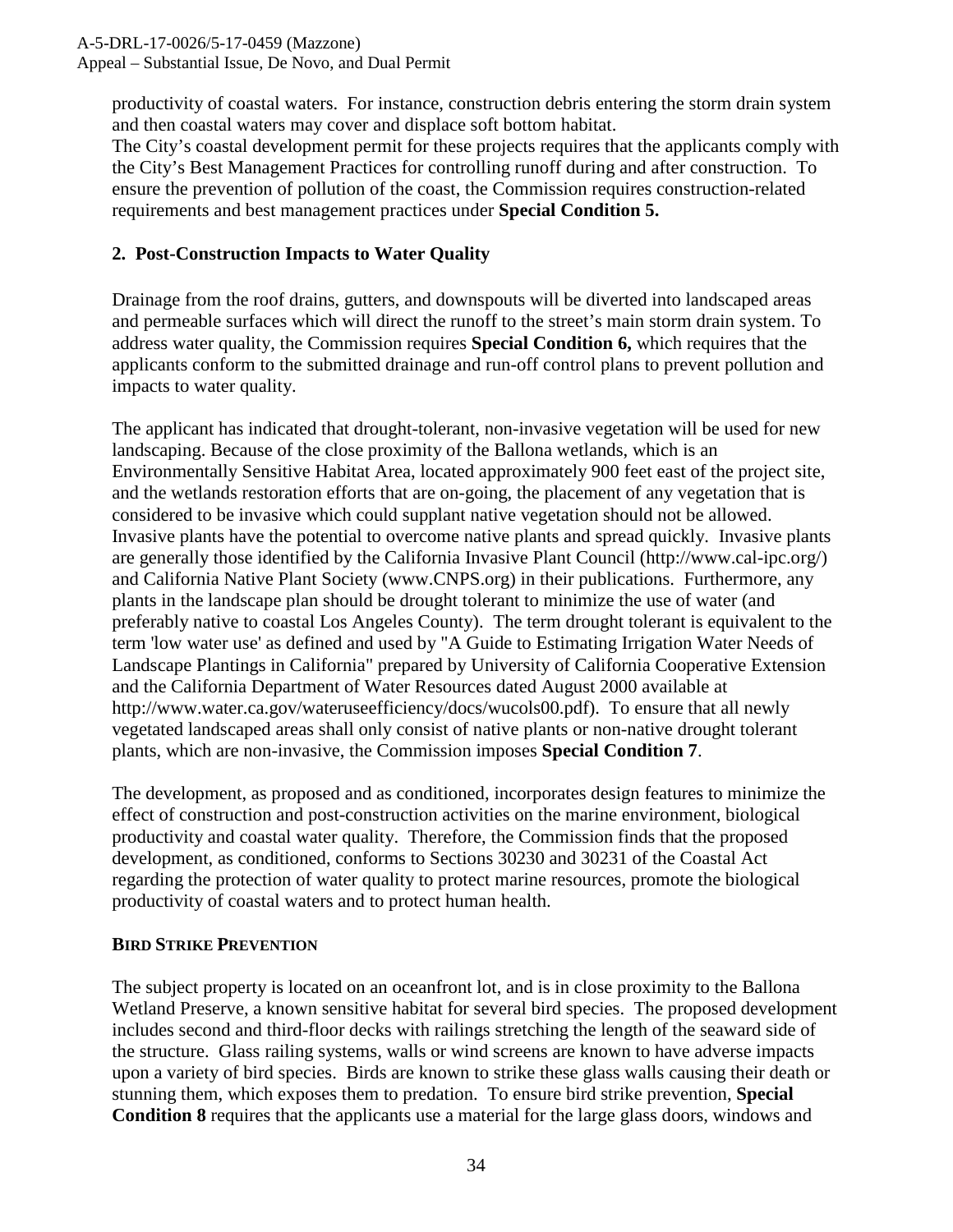railings on the seaward side of the structure that is designed to prevent creation of bird strike hazard. These materials include wood, metal, and *nonreflective/transparent glass* (i.e. glazed, UV-treated, etched, frosted, decaled).

#### <span id="page-34-0"></span>**F. DEED RESTRICTION**

To ensure that any prospective future owners of the property are made aware of the applicability of the conditions of this permit, the Commission imposes **Special Condition 7** requiring that the property owner record a deed restriction against the property, referencing all of the above Special Conditions of this permit and imposing them as covenants, conditions and restrictions on the use and enjoyment of the Property. Thus, as conditioned, this permit ensures that any prospective future owner will receive actual notice of the restrictions and/or obligations imposed on the use and enjoyment of the land in connection with the authorized development, including the risks of the development and/or hazards to which the site is subject, and the Commission's immunity from liability.

## <span id="page-34-1"></span>**G. LOCAL COASTAL PROGRAM (LCP)**

Coastal Act section 30604(a) states that, prior to certification of a local coastal program ("LCP"), a coastal development permit can only be issued upon a finding that the proposed development is in conformity with Chapter 3 of the Act and that the permitted development will not prejudice the ability of the local government to prepare an LCP that is in conformity with Chapter 3. The City of Los Angeles has neither a certified LCP nor a certified Land Use Plan (LUP) for the Playa de Rey planning area. The proposed development is consistent with Chapter 3 of the Coastal Act. Approval of the project, as conditioned, will not prejudice the ability of the local government to prepare a Local Coastal Program that is in conformity with the provisions of Chapter 3 of the Coastal Act, as required by Section 30604(a).

#### <span id="page-34-2"></span>**H. CALIFORNIA ENVIRONMENTAL QUALITY ACT (CEQA)**

Section 13096 of the Commission's regulations requires Commission approval of Coastal Development Permit applications to be supported by a finding showing the application, as conditioned by any conditions of approval, to be consistent with any applicable requirements of the California Environmental Quality Act (CEQA). Section 21080.5(d)(2)(A) of CEQA prohibits a proposed development from being approved if there are feasible alternatives or feasible mitigation measures available which would substantially lessen any significant adverse effect which the activity may have on the environment. The City is the lead agency for CEQA compliance and after preparing an Initial Study the City issued a CEQA Mitigated Negative Declaration (ENV-2014-1501-MND) on June 8, 2015.

As conditioned to maximize public access and enhance water quality and biological productivity, there are no feasible alternatives or additional feasible mitigation measures available that would substantially lessen any significant adverse effect that the activity may have on the environment. Therefore, the Commission finds that, as conditioned, the proposed project does not have any significant environmental impacts within the meaning of CEQA, is the least environmentally